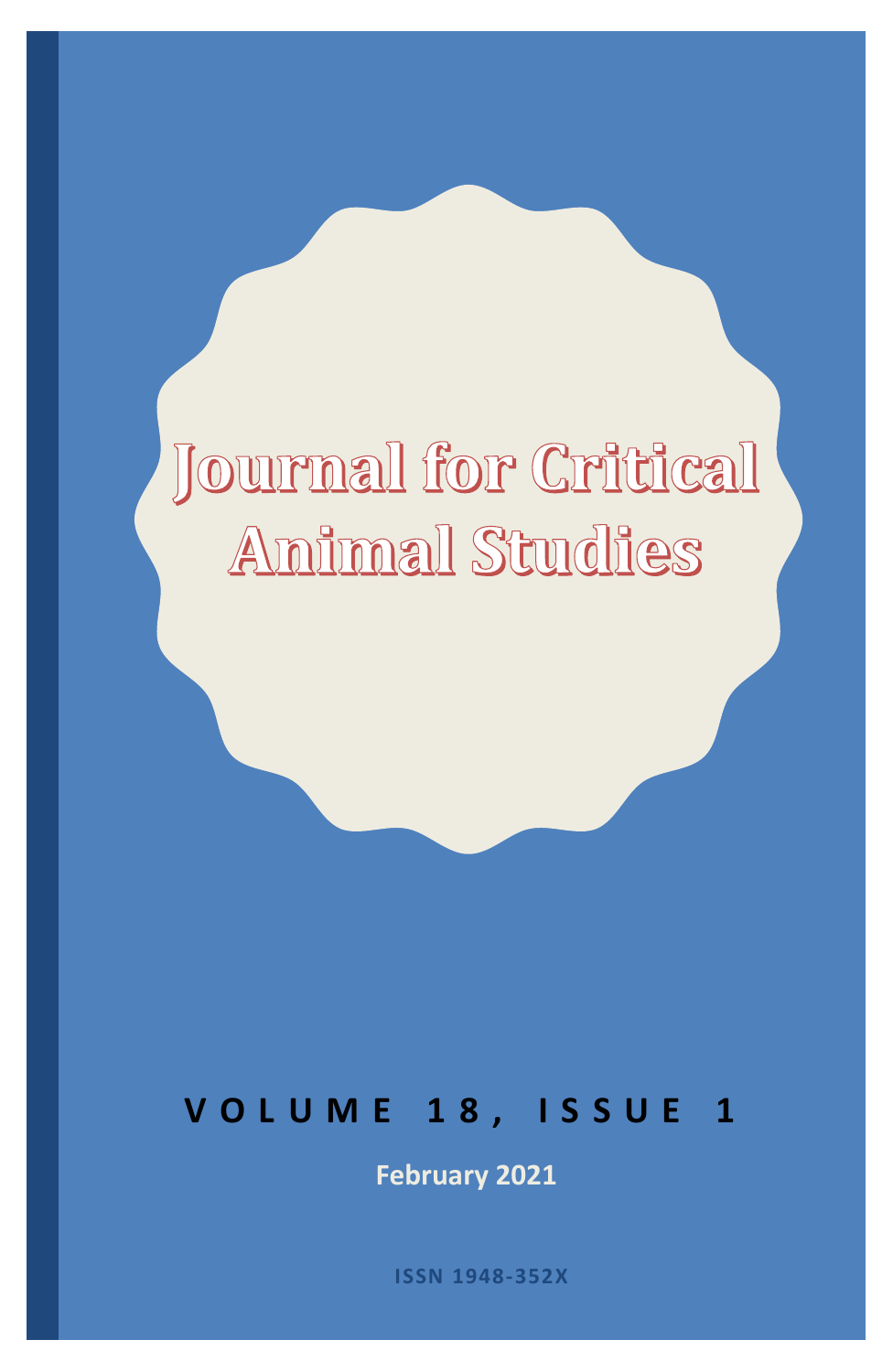# **Silence Abets Violence: The Case for the Liberation Pledge**

nico stubler<sup>1</sup>

*1 Independent scholar-activist, San Francisco, CA, United States.*

#### **Abstract**

Animal agriculture brutalizes hundreds of billions of animals every year. More and more, veganism has been promoted as a way for individuals to address this violence. However, when passively pursued via personal dietary divestment, a vegan ethic fails to substantively challenge the cultural hegemony of carnism—the ideology that justifies the consumption of certain animals. Rather, in tacitly accepting the carnism of others, passive vegan eaters normalize and perpetuate the very exploitation their ethic stands against. The Liberation Pledge—essentially a commitment to never eat around those consuming animal products—is a response to this understanding. By explicitly and emphatically condemning the dietary violence of others, the Liberation Pledge functions to actively de-normalize the oppressive system, eroding a central tenant upon which carnism persists. Centrally, in this paper I contend that the Liberation Pledge is one of the most effective tools for doing so. It is my hope that readers will leave convinced to uptake the Pledge themselves, and if not, that the seeds for such action have been planted and await germination.

Keywords: *liberation pledge; veganism; animal liberation; animal rights; carnism; activism.*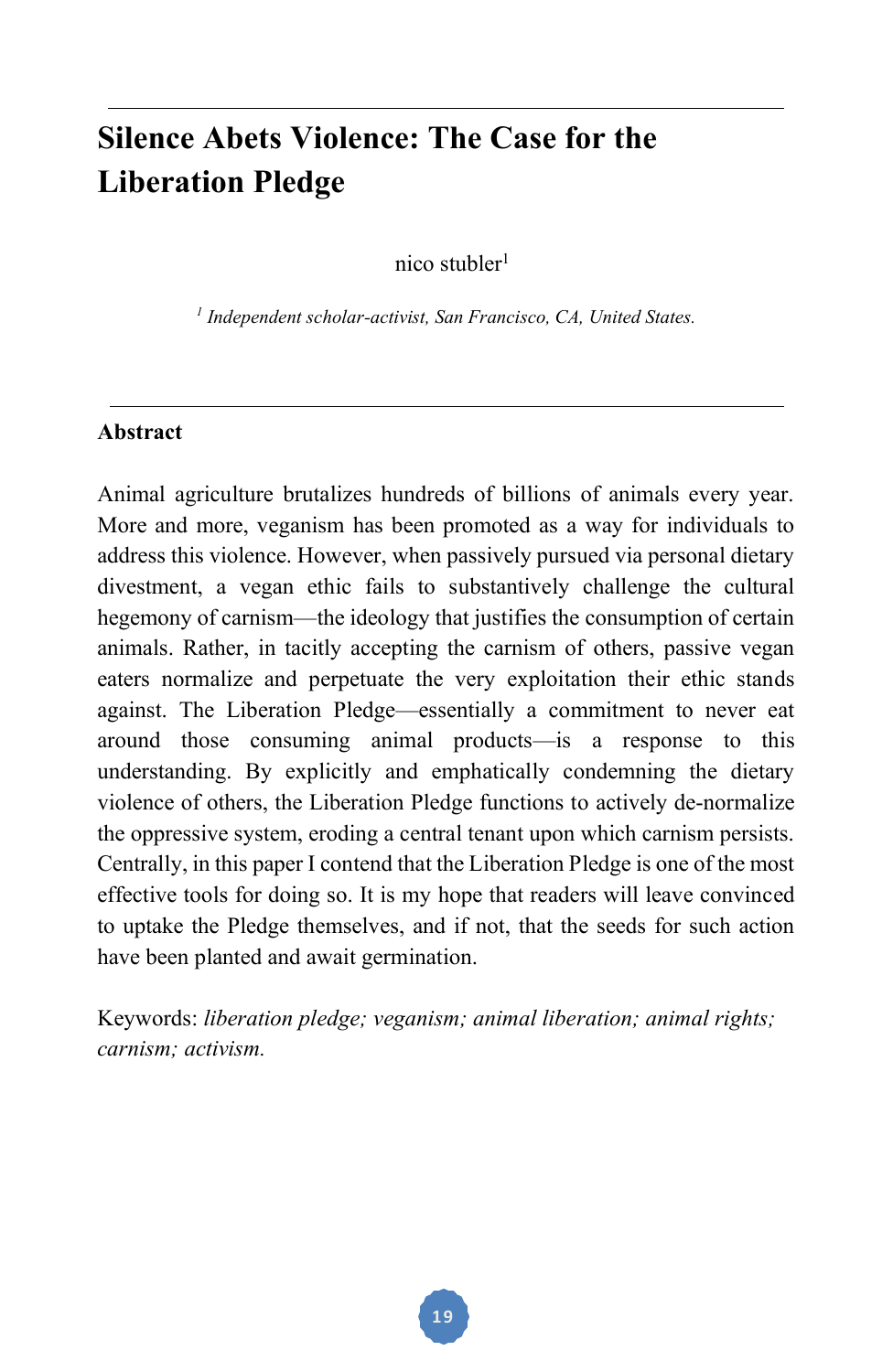*"The world will not be destroyed by those who do evil, but by those who watch them without doing anything."*

—Albert Einstein (Corredor, 1957, p. 11)

Animal agriculture brutalizes hundreds of billions of animals every year. More and more, veganism is promoted as a way for individuals to address this violence. However, when passively pursued via personal dietary divestment, a vegan ethic fails to substantively challenge the cultural hegemony of carnism—the ideology that justifies the consumption of certain animals. Rather, in tacitly accepting the carnism of others, passive vegan eaters normalize and perpetuate the very exploitation their ethic stands against. The Liberation Pledge—essentially a commitment to never eat around those consuming animal products—is a response to this understanding. By explicitly and emphatically condemning the dietary violence of others, the Liberation Pledge functions to actively de-normalize the oppressive system, eroding a central tenant upon which it persists. The Liberation Pledge is one of the most effective tools for doing so at the individual level.

In line with critical animal studies' foundational call for linking "theory to practice" (Best et al., 2007, p. 6), the Liberation Pledge advocates the same. It is the practice of the Liberation Pledge—not merely passive veganism—that constitutes enactment of an animal liberation ethic. That is, the Liberation Pledge turns the theory underlying ethical veganism into its logical conclusion in praxis.

Accepting this argument should lead towards reconceptualizing veganism's role in the animal liberation movement. This article focuses on the individualized application of this conclusion, namely practicing the Liberation Pledge oneself and urging others to follow suit. However, albeit not the focus here, the same lesson applies institutionally, an application that calls for shifting resources and messaging away from encouraging negative duties (e.g., personal dietary change) and towards advocating positive duties to promote animal liberation.

What follows, then, is essentially an argument for animal liberationists to evolve their activism by adopting the Liberation Pledge. Section I begins with an overview of the Liberation Pledge. Section II explains the Pledge's theory of change. Section III highlights the Liberation Pledge's historic impact and its potential for growth. And section IV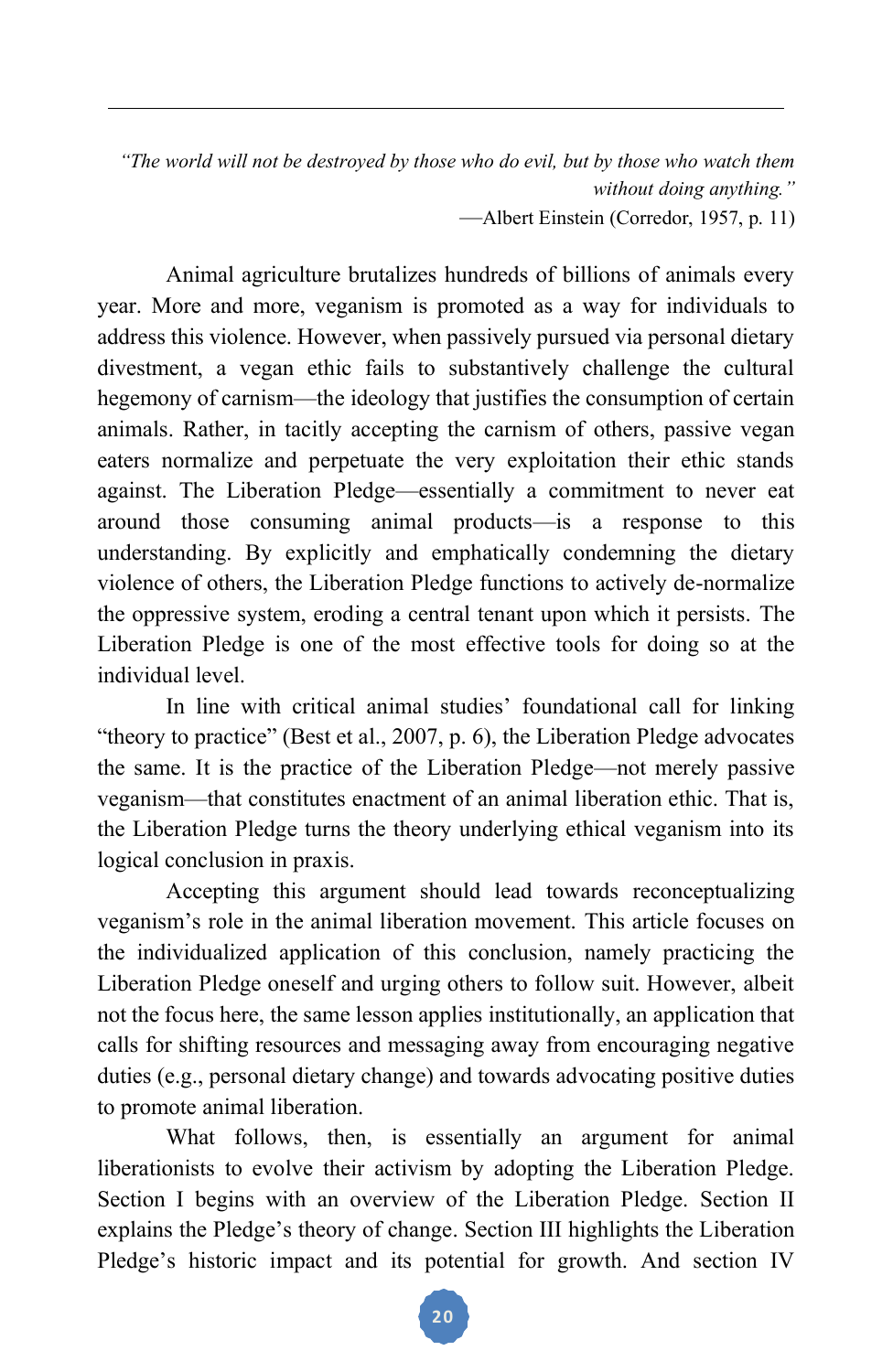responds to seven central critiques. Having thus made the case for the efficacy of the Liberation Pledge, Section V concludes by arguing for the adoption of the Liberation Pledge (or similar activism) as a moral imperative.

Despite being the first academic article to address this topic, I hope it will not be the last. Rather, given my belief in the power and relevance of the Liberation Pledge, I hope this article opens space for continued academic dialogue to follow. For not only is this topic rich with research potential from qualitative research regarding the experiences of Pledge practitioners to theoretical work exploring its institutional applications—but more importantly, such research has the power to affect positive change.

#### **I. The Liberation Pledge**

*"For to be free is not merely to cast off one's chains, but to live in a way that respects and enhances the freedom of others."* —Nelson Mandela, *Reflections on Working Toward Peace* 

The idea for the Liberation Pledge came out of conversations between activists in the San Francisco Bay Area. Frustrated with the historic trajectory of the animal liberation movement and concerned about its capacity for success moving forward, these activists concluded that neither passive veganism nor the movement's focus on promulgating it were effective strategies. Instead, they reasoned hegemonic social norms would not change—especially not at the rate they need to—absent direct confrontation and pressure. Given this conclusion, the Liberation Pledge was developed as a way to address passive veganism's failure to do so.

Since its inauguration in 2015, the Liberation Pledge has historically consisted of three parts: one, publicly refuse to eat animals; two, publicly refuse to sit where animals are being eaten; and three, encourage others to take the Pledge ("The Liberation Pledge," 2020). Ideally, the Pledge is a lifelong commitment. While this original version of the Liberation Pledge is not meant to condone any form of animal exploitation, its focus has typically targeted the consumption of animal flesh. Its stated purpose for doing so is to avoid slipping into interrogations regarding the ambiguous veganity of products like bagels, sugar, etc. That said, my interpretation and support of the Liberation Pledge argues for adhering to it whenever another is consuming a product of known animal origin.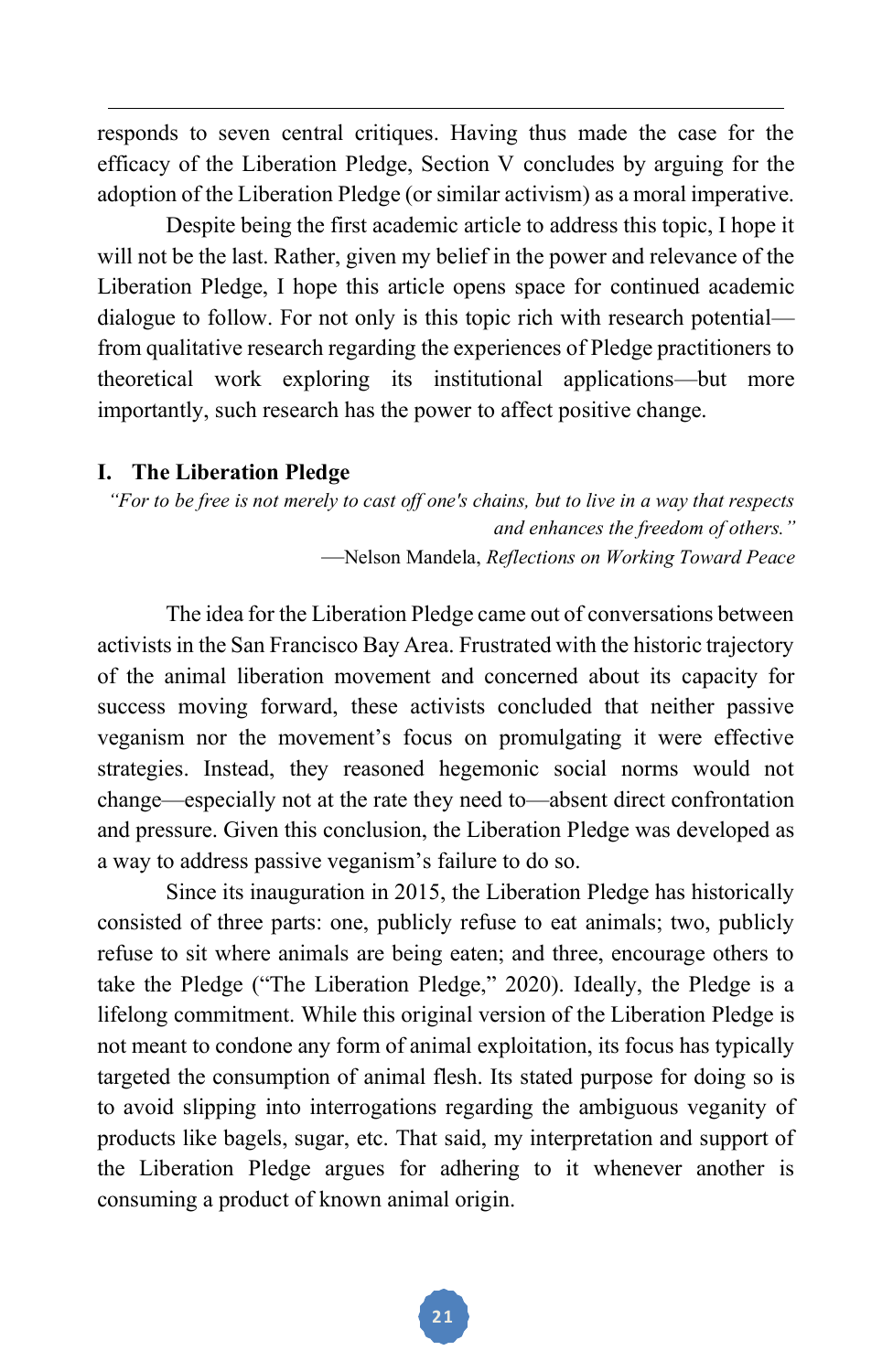Given the Pledge's focus on dismantling carnism—the ideology that normalizes the edibility of certain animals—it is focused exclusively on boycotting dietary violence. In not applying to other forms of violence done to animals—including clothing production, scientific research, "pet" breeding, and entertainment—the Pledge does not connote tolerance of these industries. Indeed, the ethos underlying many practitioners' commitment to the Pledge rejects the (ab)use of animals for any purpose. That said, while the Liberation Pledge is specifically designed to dismantle the violence bound up within carnism (the topic of Section II), it can be freely practiced alongside any other liberatory strategies.

In considering nuances to the Liberation Pledge, Torres (2015) outlines and endorses three levels it can take. The most basic level accords with the Pledge's original framing, and entails abstaining from eating at any non-vegetarian table—i.e., refusing to dine around anyone consuming animal flesh. Torres argues that while this version does condone the consumption of animal products like milk and eggs, it still gets the point across but in a way that can "be touted as a 'compromise.'" To be clear, I do not endorse this version of the Pledge. As will be argued in Section II, a central power of the Pledge comes from its moral rejection of animal products as edible, and this version patently fails to do so. As a result, I believe this version muddies what should be a clear and coherent position—that animals are not ours to use—to the detriment of the animal liberation movement. We should not make compromises around "tolerable" forms of violence, and the fact that this level does so should be perceived not as beneficial but as disqualifying.

The second level Torres discusses entails abstaining from eating at what he calls "tables of violence"—i.e., refusing to sit at a table where animal flesh *and/or* animal products are present. At this level practitioners are free to attend restaurants or events that serve animal products, even though doing so might necessitate sitting at a different table or in a different room when it is time to eat. The third level entails abstaining from eating in "places of violence"—i.e., refusing to go to any restaurant or event that profits directly from exploiting animals as food. This is the most challenging level, though it is made easier for individuals who have access to vegan-friendly venues and to those who have plant-based or open-minded family members.

While I myself practice the second level, I equally support the third as well, as both in my view are strategic and morally justifiable, albeit with their own strengths. For example, whereas the second level serves to open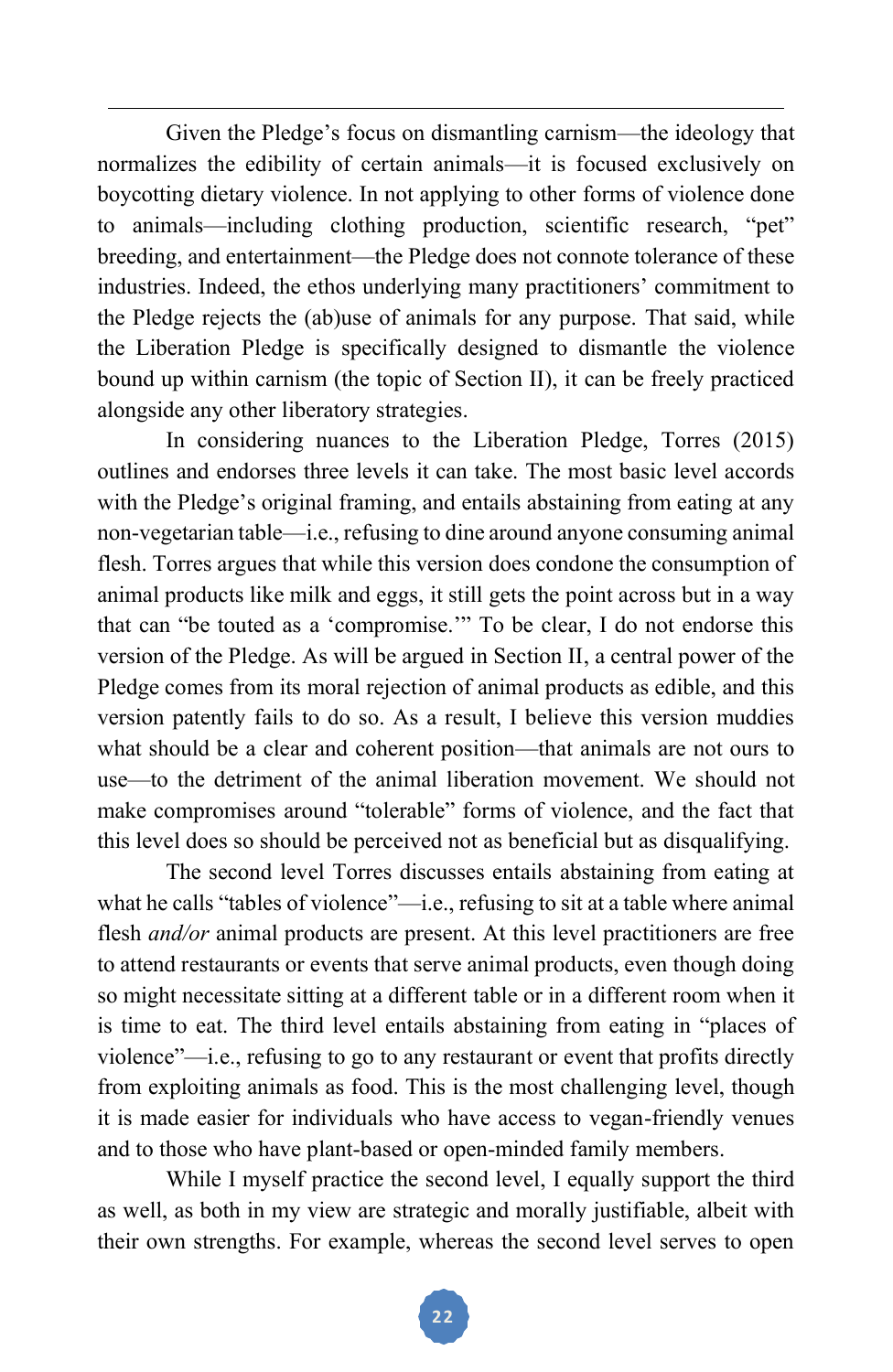the range of events available to the practitioner (and thus their range of influence) without compromising the Pledge's message, the latter powerfully clarifies that it is morally reprehensible for institutions to profit from animal exploitation irrespective of the practitioner or their cohort's direct complicity in those profits. Consequently, while rejecting the first level, I do not advocate for adopting the second or third level. Instead, I encourage others to follow whichever option resonates, and do not distinguish between the two again in this article.

 While not required, practitioners of the Liberation Pledge are encouraged to adopt the Liberation Band, a fork bent into a bracelet. The symbology of the Band is both informative and inspiring. From the Book of Isaiah comes the passage: "They shall beat their swords into plowshares, and their spears into pruning hooks" ("Swords to Ploughshares," 2020). "Swords to plowshares" is a concept wherein destructive military weapons, implements of violence, are converted into peaceful tools meant to benefit society. The concept is prominently embodied and enacted by the Plowshares movement, a Christian pacifist and anti-nuclear weapons movement that advocates active resistance to war (Muller & Brown, 2010).

As Gandhi is often claimed to have said, the fork arguably represents the most violent implement in society today (Tuttle, 2005, p. 1). An estimated 70 billion—70,000,000,000—terrestrial animals are slaughtered in animal agriculture alongside well over a trillion—1,000,000,000,000—hunted or farmed aquatic animals every year (Schlottmann & Sebo, 2019, p. 71). To put this aggregate number into perspective, only 108 billion humans are estimated to have ever been born, meaning we kill an order of magnitude more animals each year to eat than the number of humans who have ever existed (Kaneda & Haub, 2020). As such, like turning swords to plowshares, the Liberation Band seeks to transform the fork from its symbol of violence into a symbol of active resistance.

While motivating, the real value of this symbology comes from its utility in empowering the practitioner to affect social change. First, the band is unique and striking, features that enable it to be employed to fulfill the Liberation Pledge's third goal of encouraging others adopt the Pledge. A stranger's offhanded comment—"cool bracelet"—can easily be responded to with an explanation regarding its purpose and significance; moreover, such outreach is often made more effective by others initiating the conversation, as the activist's ensuing explanation seems warranted. Second, the band helps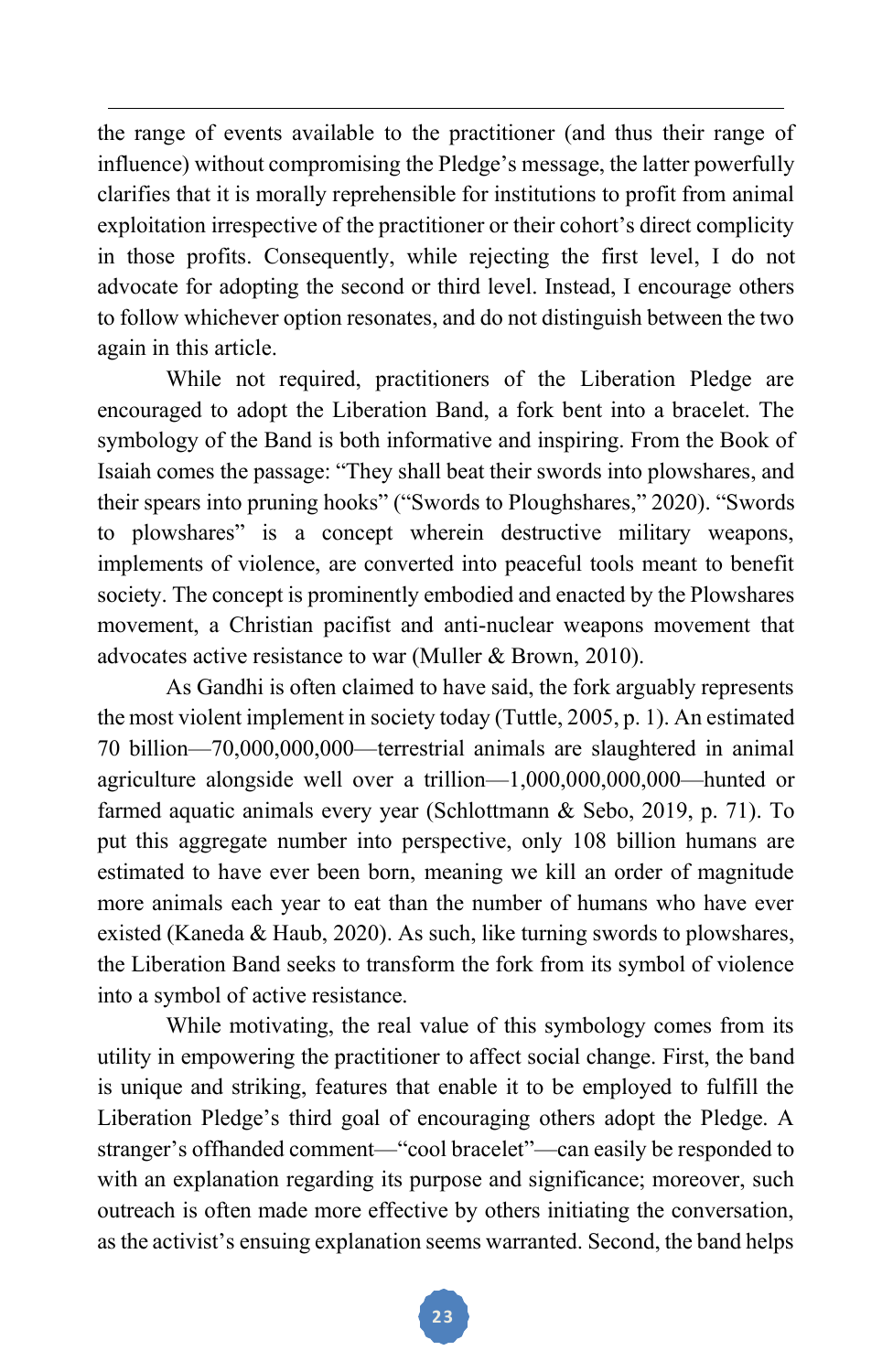to show solidarity and build community with other individuals who have taken the Pledge. Practicing the Pledge can at times be isolating; as such, being able to identify others who have made the same commitment affirms the unity and community of practitioners. Third, in the rote daily actions of washing hands, getting (un)dressed, etc., the Liberation Band serves as a constant reminder to the activist of their values and commitment to them. Humans evolved to react to harms that we experience directly, not abstract harms we have read about (Schlottmann & Sebo, 2019, p. 189). As such, the Liberation Band serves as a way to help regularly remind ourselves of the omnipresent "war against animals" that demands our active resistance (Wadiwel, 2015).

It is primarily for these three pragmatic advantages that activists are encouraged to don the Liberation Band while in public. However, despite this suggestion, practitioners are free to decline wearing the Band if they so prefer. For as the subsequent sections will make clear, the true power of the Liberation Pledge comes from the interpersonal interactions it facilitates and the psychological benefits that stem from them.

# **II. Liberation Pledge Theory of Change**

*"Sentiment without action is the ruin of the soul"* —Edward Abbey*, Beyond the Wall* 

 Like veganism, the Liberation Pledge should not be understood as a privileged bourgeois personal choice that makes practitioners feel better (Kymlicka & Donaldson, 2014). While it can bring tremendous peace and clarity to the practitioner's life and relationships, these benefits are incidental. Rather, the Liberation Pledge should be understood as a political tool, one of many, used by activists in working towards "total liberation" (Best et al., 2007). At its core, the central power of the Liberation Pledge lies in its ability to actively challenge the "normalcy" with which we exploit animals for food. By refusing to accept such violence as normal, practitioners of the Liberation Pledge sow the seeds for constructing new social norms and ontologies free from human supremacy.

 As first explained by Joy (2011), carnism is the ideology that conditions humans to accept the consumption of certain animals as normal and acceptable. Carnism can be understood as essentially the opposite of veganism; whereas a vegan ethic derides the exploitation of animals for food,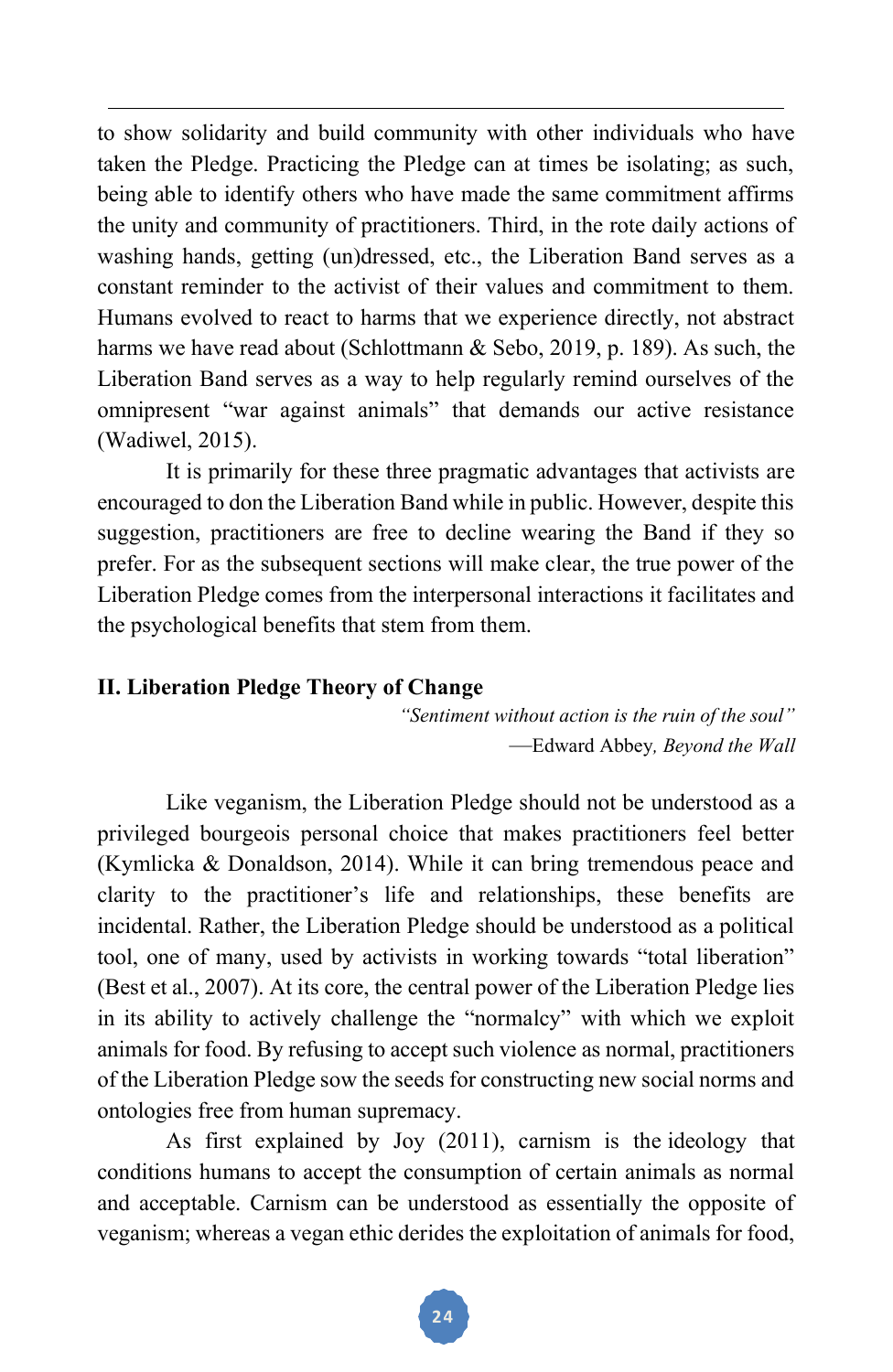carnism accepts the violence embedded within the consumption of animal flesh, secretions, and other products. Throughout this article, I essentially use the term to stand in for "non-vegan," as doing so serves to mark carnism as an abnormal system and leave veganism as unmarked (Chambers, 1996); this reframing—of veganism from marked to unmarked—is essentially what the Liberation Pledge does in practice.

Joy (2011) explains that the construction of carnism is built upon and justified by what she names the 3Ns—normal, natural, and necessary. In essence, the justifications for exploiting animals as "food" can be boiled down to these 3 Ns. And as such, these frameworks are essentially what enable carnism to persist. However, it is not inherently normal, natural, or necessary to eat animals; on the contrary, carnism is a social construction that has been normalized and systemized over time. As Chiles and Fitzgerald (2008) explain:

Except under conditions of environmental scarcity, the meaning and value of meat cannot be attributed to intrinsic biophysical value or to the political-economic actors who materially benefit from it. Rather, meat's status reflects the myriad cultural contexts in which it is socially constructed in people's everyday lives, particularly with respect to religious, gender, communal, racial, national, and class identity (p. 1).

By historicizing the apparent naturalness and normalcy of animal consumption—particularly through their demonstration that the politicaleconomic, biophysical, and cultural contexts around meat eating have changed—Chiles and Fitzgerald show that the legitimacy of carnism is not material. Rather, in doing so they elucidate the role that culture has played in the legitimation of meat, an understanding that opens space for the construction of a novel framing of what is and is not normal and acceptable to eat. That is, because carnism is not "natural," per se, but has instead been socially constructed, so too can it be deconstructed.

 Given this context, the Liberation Pledge's primary value comes from its ability to effectively challenge the normalcy with which we consume other beings. In particular, it does so through enacting and reifying what I refer to as "vegan consciousness," a framework I adapt from Sandra Bartky's notion of "feminist consciousness." Bartky (1975) highlights that it's not that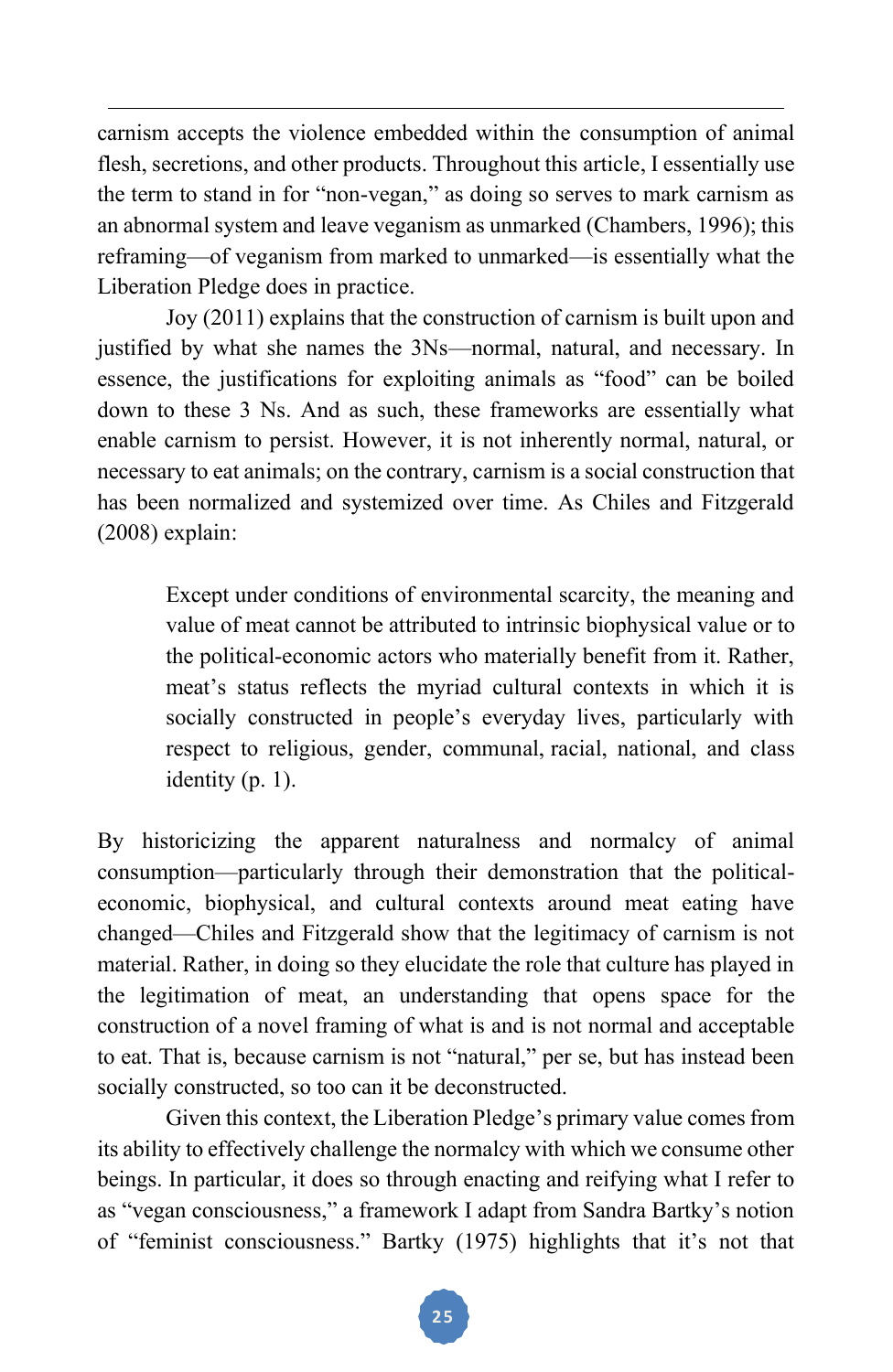feminists are aware of different things than other people, but that "they are aware of the same things differently. Feminist consciousness, it might be ventured, turns a 'fact' into a 'contradiction'" (p. 22). Similarly, vegan consciousness sees the world in very different terms than does carnist consciousness. Those who take the Liberation Pledge do so out of their understanding that it is not inherently normal nor acceptable to consume the flesh or products of sentient nonhumans. Nor should doing so be perceived as a morally-neutral personal choice. Rather, practitioners understand acts of carnism as acts of violence, and actively condemn and challenge them as such.

In enacting "vegan consciousness," the Liberation Pledge primarily operates by targeting two factors foundational to the construction of carnism: one, the perceived edibility of animals, and two, their invisibility as victims.

With regard to the former, the practitioner explicitly refuses to morally accept the edibility of sentient animals or their products. Unfortunately, the zeitgeist conceptualizes both as edible. To demonstrate why that is problematic, it is useful to consider the human parallel. As a society we staunchly reject and stigmatize human edibility as immoral. For imagine how our interactions with other humans would be impacted if that wasn't the case, if we came to see humans, even just some humans, as edible (Gruen, 2011, p. 102). Doing so would fundamentally shift our relationships and the value we give them. It would frame ourselves and others as consumable—as useable—and fundamentally compromise our capacity to respect and relate to one another as free beings.

 The same consequences apply to nonhuman animals. Accepting animals and their products as edible ontologically positions them as (ab)useable, a framing that precludes them from being fully incorporated into our moral circle. Consequently, expanding our moral circle to include all sentient animals requires us to see them as inedible. So in the same way most would never entertain eating humans killed unintentionally (e.g., being struck by lightning or hit by a car), we should likewise never entertain the consumption of animals, irrespective of whether or not our consumption fuels future economic demand for their "production" (e.g., flesh *qua* "roadkill" or "trash"). The Liberation Pledge acknowledges this reality by refusing to condone or tolerate the labeling of any sentient individual as food and challenges others to make the same connection.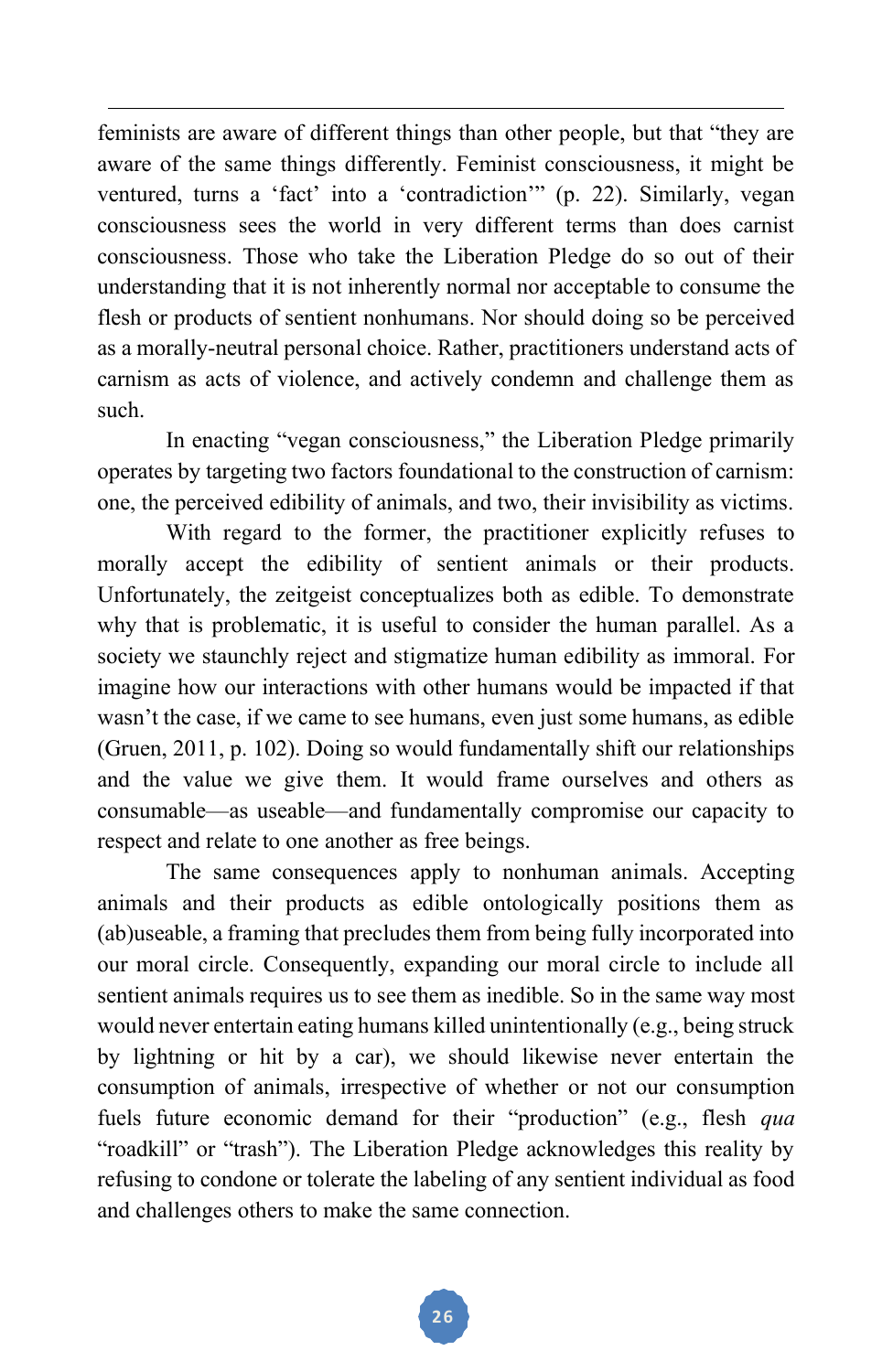Instead, directly challenging the notion of animal edibility functions to cut through problematic distractions and present a clear and coherent message. In practicing the Liberation Pledge, the practitioner rejects any superfluous label such as "humane" or "cage-free" as immaterial. Rather, their actions are informed by the understanding that such considerations are morally compromised from the outset, as they tacitly accept both the legitimacy of animal use as well as the notion that others have the right to its violent products. Instead, by unconditionally challenging the edibility of animals, the practitioner focuses the conversation on what matters: the bottom line that animals are not ours to use.

 With regard to the second factor—carnism's dependence upon hiding its victims—the Liberation Pledge responds by refusing to allow what Adams (2015) calls the absent referent to remain absent:

Behind every meal of meat is an absence: the death of the animal whose place the meat takes. The "absent referent" is that which separates the meat eater from the animal and the animal from the end product. The function of the absent referent is to keep our "meat" separated from any idea that she or he was once an animal, to keep the "moo" or "cluck" or "baa" away from the meat, to keep *something* from being seen as having been someone (p. 29).

By erasing the victim, the absent referent serves to enable well-intentioned individuals to more easily accept the normalization of carnism. In fact, nearly two dozen scientific studies have found such cognitive dissociation to be one of the most common and important psychological factors for doing so (Benningstad & Kunst, 2020).

 Acknowledging this, practitioners of the Liberation Pledge refuse to tacitly allow those they are around to erase the individuality of the persons whose flesh and products they are consuming. Instead, the practitioner makes it clear that they will not condone such actions, and centrally, that their activism is motivated by the individuals who suffered to produce the meal others are eating. Doing so not only forces others to think critically about *who* they are eating, but emphatically de-normalizes the practice in the process.

 While the Liberation Pledge's theoretical motivations are foundational, their true power comes from the manner in which they are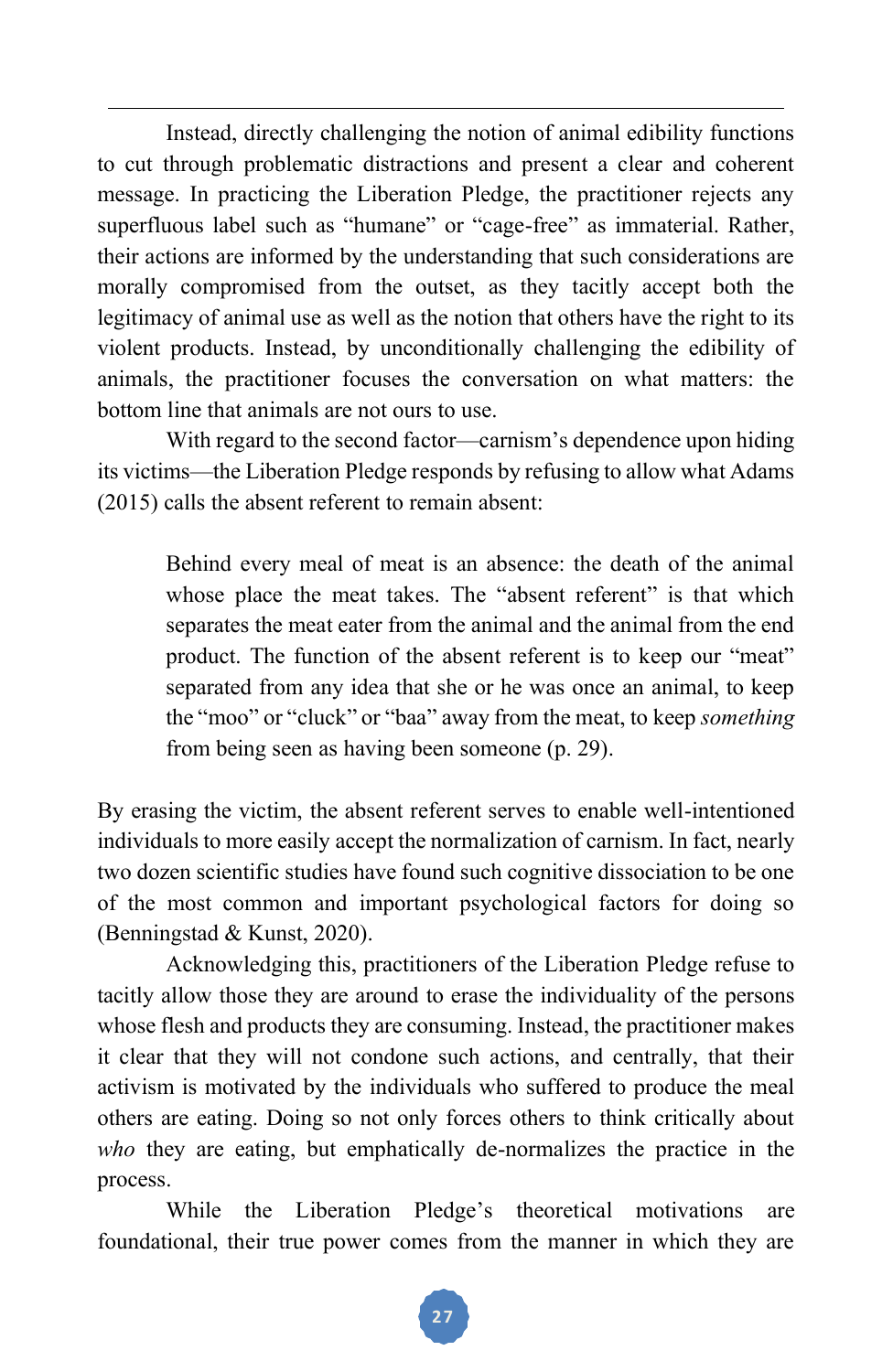enacted. Most importantly, by taking the Liberation Pledge, practitioners transform their resistance to carnism from passive to active, from an ideology to an applied practice–that is, to praxis. Some may argue that veganism already does so effectively, pointing in part to the economic impact affected by boycotting carnist products in favor of vegan alternatives. But while doing so may in fact decrease demand for carnist products and increase demand for vegan products, given the vanishingly small percentage of vegans today the systemic economic impact of this is unfortunately marginal at best (Kagan, 2011, p. 122).

 Instead, given carnism's cultural construction, a practice's capacity to impact cultural norms is a much more salient feature to consider when evaluating its strategic worth. Many readily recognize this and contend that veganism's true value comes from the way it challenges social norms irrespective of veganism's marginal economic impact. For example, Smith (2002) argues that "Vegetarianism's anti-hegemonic and anti-industrial stance forces contemporary culture to formulate and defend its principles, to explicitly justify the treatment of animal Others" (p. 55). I disagree; passive veg(etari)anism does nothing of the sort. At its worst, passive veganism done solely within the privacy of one's home does absolutely nothing to challenge societal norms; from a cultural perspective, one could just as well eat flesh in secret and have the same cultural impact, i.e., none. At its best, passive veganism practiced in the presence of carnism does little better to challenge hegemonic oppression; while it does, perhaps, demonstrate that eating animals is not necessary, in passively condoning the carnism of others this marginal benefit comes at the devastating cost of instantiating carnism as a morally-neutral personal choice.

 But eating animals should *not* be treated as a morally-neutral personal choice in the way that we treat, for example, one's decision to wear red or blue pants. Rather, eating animals is an act of violence and should be vociferously condemned as such. Just as passive veganism is problematic for its failure to do so, the Liberation Pledge's power comes from its commitment to actively reject carnism as a morally-neutral personal choice. Instead, the Liberation Pledge goes beyond simply limiting one's economic complicity to directly challenge the violent dietary practices of our culture(s). That is, its active practice forces carnism to defend itself. In doing so, the Pledge actuates the moral table turning that Regan (1975) called for: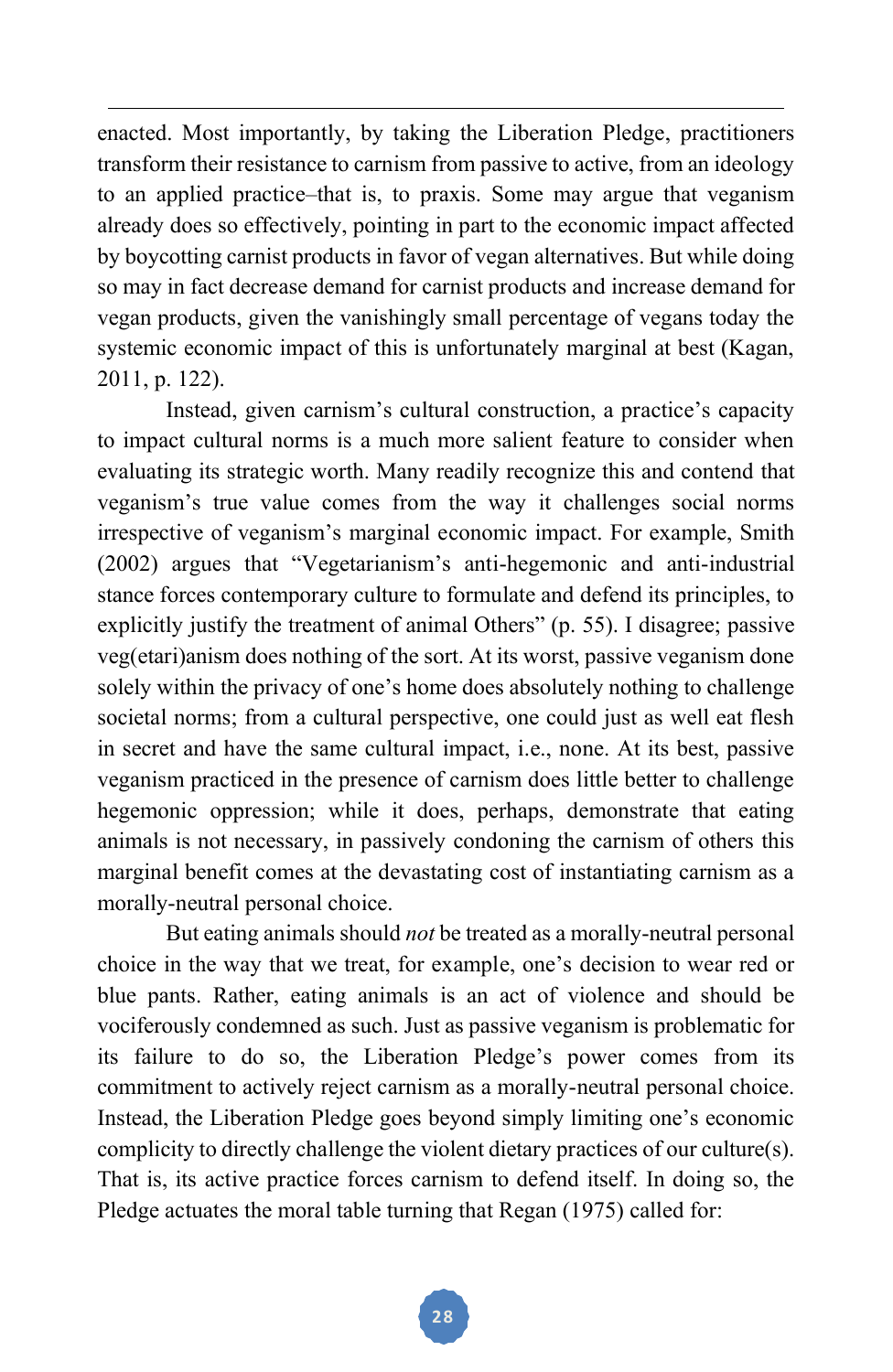Contrary to the habit of thought which supposes that it is the vegetarian who is on the defensive and who must labor to show how his [sic] "eccentric" way of life can even remotely be defended by rational means, it is the non-vegetarian whose way of life stands in need of rational justification (p. 203).

Carnism's deconstruction requires active resistance, and the Liberation Pledge facilitates just that.

 The Liberation Pledge's power is further strengthened by its capacity to showcase the practitioner's moral conviction via the personal sacrifice that stems from it. Simply put, practicing the Liberation Pledge can be difficult; however, this very difficulty enhances the Pledge's impact on each of the three imbricated cohorts: (a) those whose ideologies remain conditioned by carnism; (b) the individual practitioner; and (c) the animal liberation movement collectively.

In relation to the first group—those who still eat animals—the practitioner's personal sacrifice empowers their activism by clarifying its ethical motivation. Practicing the Liberation Pledge is no easy task, and others immediately recognize that. This notable sacrifice makes it clear to others that the practitioner is driven by a pursuit of justice, not personal pleasure, and consequently forces them to contend with the action as a form of activism rather than as a morally-neutral quirk. Whereas one's choice to eat vegan silently in the presence of carnism allows others to understand it as a personal dietary decision—e.g., akin to eating gluten free (Hsiung, 2009, p. 8)—practicing the Pledge serves to shift the frame and force others to seriously contend with the ideology motivating their activism. At the *very* least, this sows seeds of doubt about carnism within others, powerfully serving to erode the normalcy upon which the system is propped up.

Even better, reifying this position—that carnism is not a morallyneutral personal choice—often helps the activist to win outright ethical support. That is, by centering the ethics motivating one's behavior, observers are more likely to follow suit for the same ethical reasons (Wheeler, 1966). This strength of the Liberation Pledge is notable when compared to passive veganism, which fails to win ethical support in the same way. Even when passive vegan consumers explain their dietary choice as one rooted in animal ethics, they continue to frame it as their *personal* ethic. While this framing can readily win converts to eating plant-based for personal reasons like health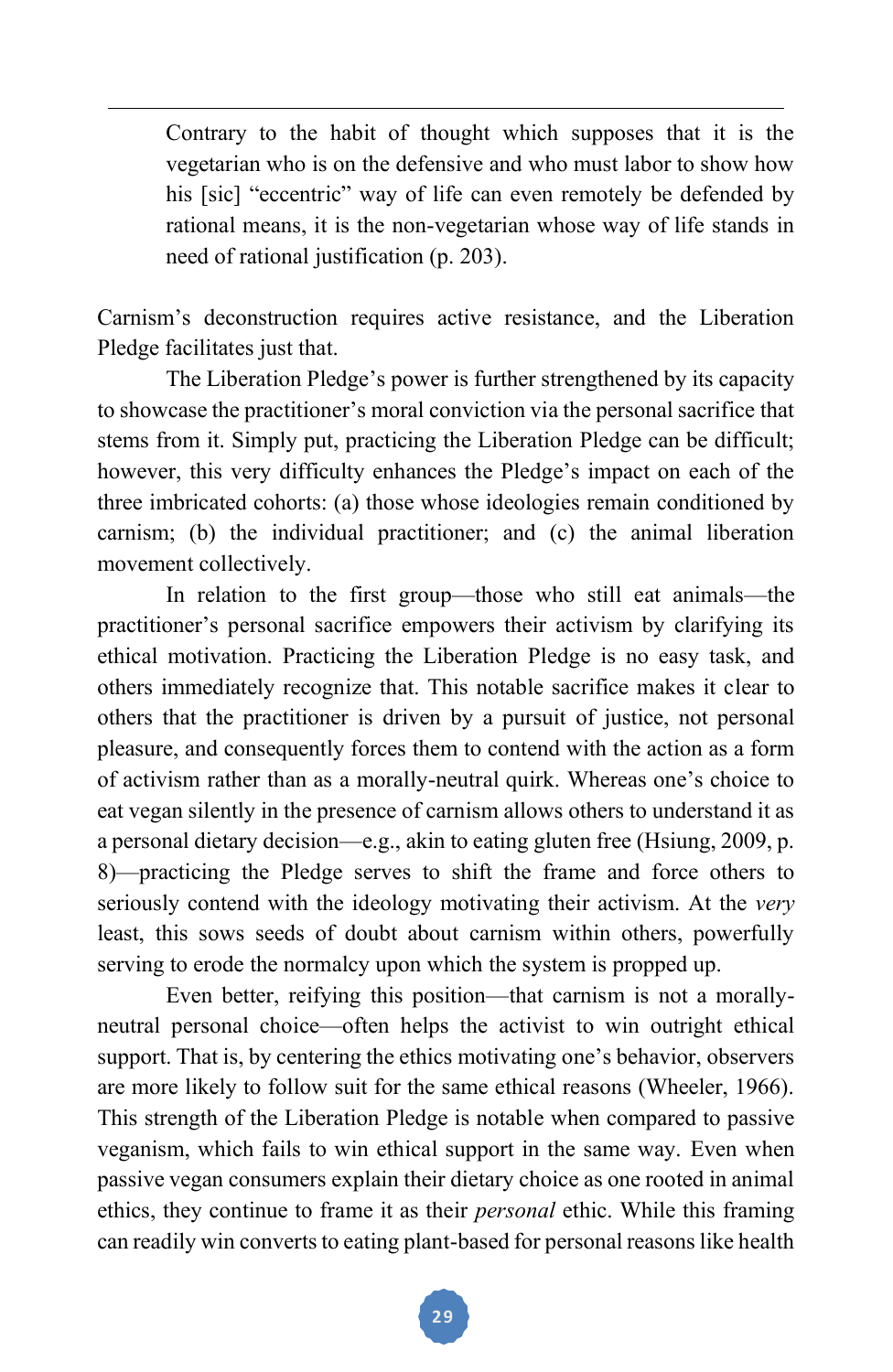and fitness (e.g., note the prominence of documentaries like *What the Health*  and *Game Changers*)*,* it fails to do so at the same scale for ethical reasons. But de-normalizing and dismantling carnism fundamentally depends upon promulgating a moral critique. As such, through emphasizing the activist's moral convictions, the Liberation Pledge threatens carnism's cultural hegemony beyond passive veganism's capacity to do so.

 With regard to the second group—the individual practitioner—the personal sacrifice invoked by the Liberation Pledge serves to toughen their resolve. Just as a monk's asceticism functions to strengthen their soteriological commitment, so too do the practitioner's personal sacrifices strengthen their moral conviction. Given the depth with which carnism has been embedded within societal norms, unshakable conviction is necessary to uproot it. As such, the Liberation Pledge provides one with frequent opportunities to practice and instill their commitment, every time serving to deepen their resolve and subsequent capacity to change the world for animals. Just as importantly, practicing the Liberation Pledge also protects one from needing to (sub)consciously normalize the carnism of others—an act that is often necessary to amiably dine with others eating animals—as doing so profoundly compromises both their conviction and efficacy as an activist.

The third cohort—the animal liberation movement—is collectively strengthened via the capacity of shared sacrifice to unify activists. Just as grueling pre-season training regimens are meant to strengthen group cohesion within athletic teams, the difficulty imposed by the Liberation Pledge functions in an analogous way. Seeing that one's comrades are willing to voluntarily shoulder the same difficulties for the animal liberation movement poignantly demonstrates the group's shared values and commitment to them. Given carnism's social hegemony and the paucity of animal activists actively fighting it, this shared sacrifice promotes the solidarity necessary to transform the zeitgeist's conception of nonhuman animals.

 Practicing the Liberation Pledge may seem daunting at first, but it is in part this difficulty that makes the Pledge worthwhile. And when we consider our overwhelming privilege relative to the oppressed victims we are fighting for, the uncomfortable social interactions that can sprout from the Liberation Pledge are a paltry price to pay in fighting for their liberation.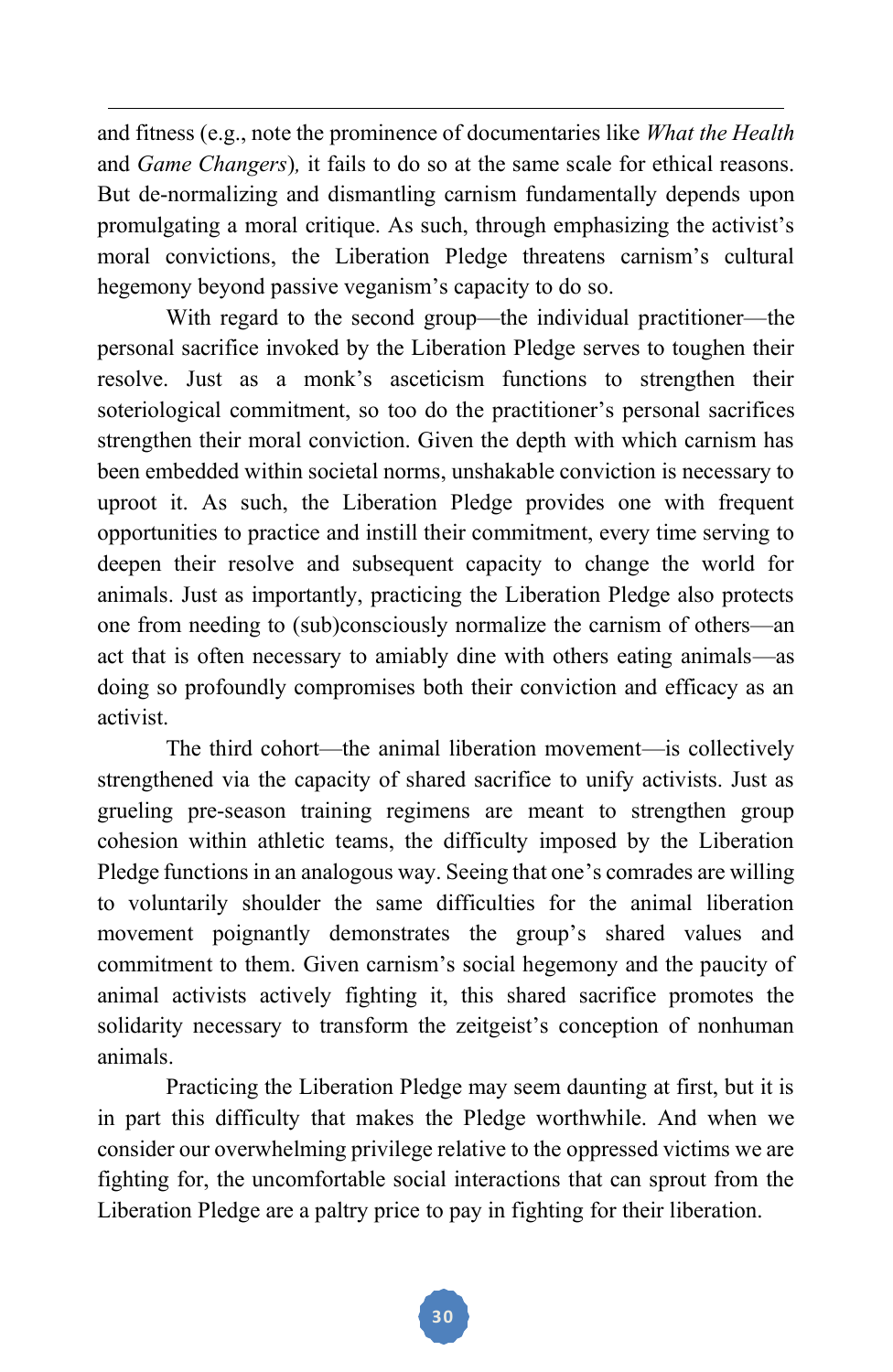#### **III. Current Status & Historical Context**

*"A small body of determined spirits fired by an unquenchable faith in their mission can alter the course of history."* —Gandhi*, Harijan* 

 Is there reason to believe the theory of change articulated above is having the intended impact? In short, it remains too early to say. The formal Pledge and its campaign were launched in late 2015 in the weeks leading up to Thanksgiving. Since then, as of October 2020, nearly 5,200 humans from 98 countries and six continents have formally taken the Pledge ("The Liberation Pledge," 2020).

 The graph below visually tracks the global uptake of the Liberation Pledge since its launch. Following a rapid spike of over 500 individuals taking the Pledge in the first month, the following six months saw relative stagnancy. However, since June 2016, there has been a *remarkably* consistent rate of uptake over the past four and a half years, albeit with a minor reduction beginning with the onset of Covid-19 (a reduction that, given the general decrease in activism alongside the limited ability to freely choose one's social interactions, makes sense). This trend leads one to infer that those practicing the Liberation Pledge have found it worthwhile and have continued to promote it throughout their network.



Global Adoption of the Liberation Pledge.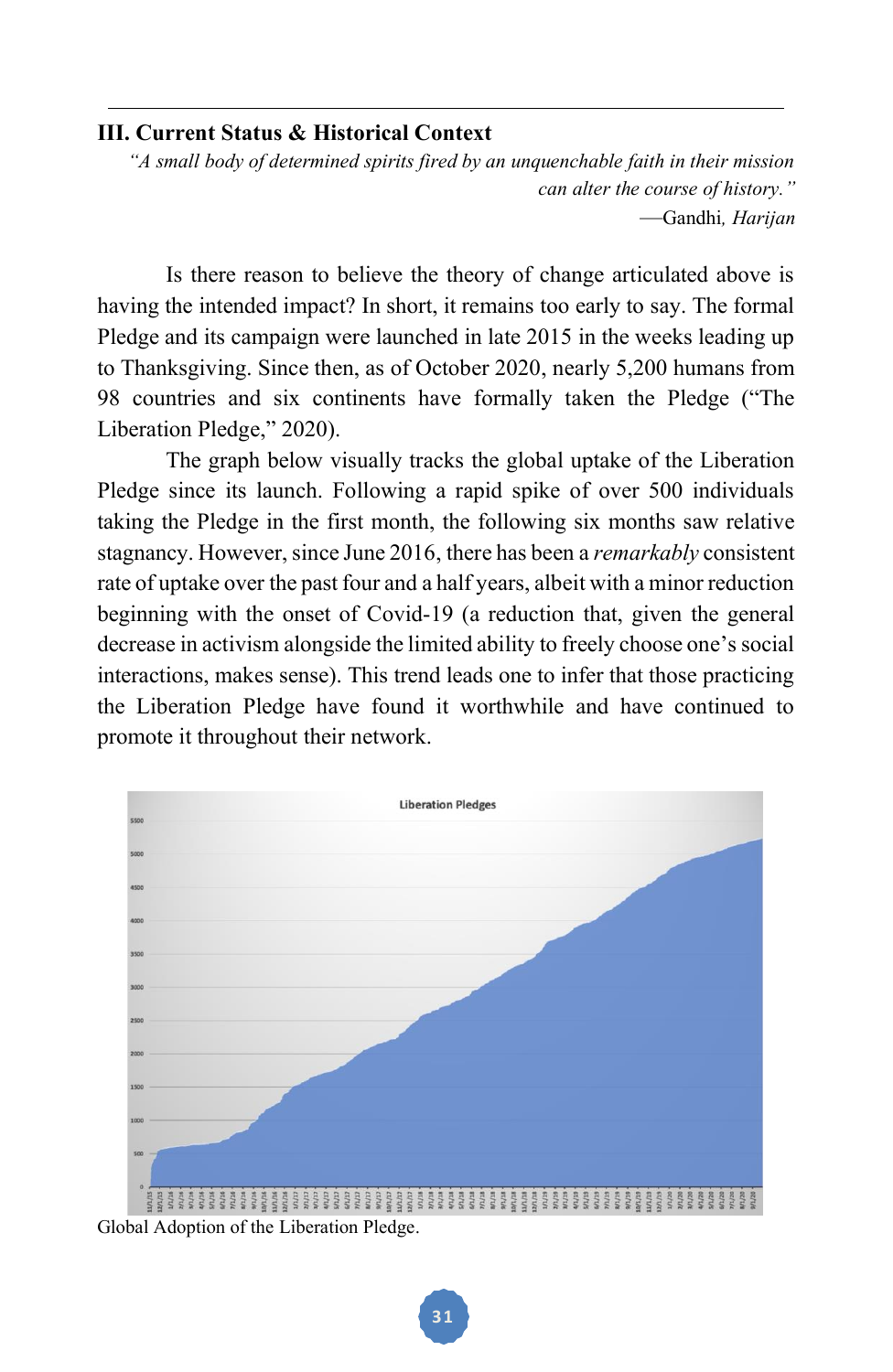Five thousand humans, it may be said, is clearly only a drop in the bucket. Even so, 5,000 humans actively practicing the Liberation Pledge around the world is still very relevant, very powerful. Everyday these 5,000 activists interact with strangers and challenge their beliefs. They form a bubble of anti-speciesism wherever they go, where this ethic is a defining norm of all their interactions. In doing so, the goal is not to segregate themselves from the carnist milieu, but rather confront and perforate it everywhere they go.

But while these individual bubbles are powerful, the Liberation Pledge's true capacity for affecting social change is dependent upon concentrated growth. Such geographic concentration is critical for two reasons. First, concentration dramatically empowers the Pledge's ability to challenge carnism's perceived normalcy. For in every additional instance an individual meets a Pledge practitioner, the more normal taking the Pledge seems and the less normal failing to do so becomes. As a result, such concentration serves to reduce social barriers to adopting the Pledge while also increasing social pressure to follow suit. Second, as numbers of impassioned activists grow within a community, so too does their capacity to build the political power required to seriously challenge carnism. Laws regulating the consumption of animal products can only manifest once a sufficient threshold of constituents avidly support it, and the geographic concentration of Pledge practitioners function to create this committed base of support.

So while the Pledge's historically linear trend is a positive sign, its success ultimately depends upon concentrated, exponential growth moving forward. And this is where the importance of the Liberation Pledge's third goal—encouraging others to take the Pledge—comes in. Carnism's moral license will dissolve—even if initially just at the municipal level—once the number of Pledge practitioners reaches a critical mass, and it is the role of early adopters to create the foundation for this to happen.

While the Liberation Pledge remains too young to fairly assess its success, there is historical reason to believe that this campaign, beginning with relatively few individuals, has the power to grow rapidly and transform society. The Liberation Pledge's theory of change is inspired by the successful campaign to end foot binding in China (Hsiung, 2017). For a thousand years, this campaign struggled to gain traction against foot binding's cultural hegemony. However, it built rapid momentum in 1890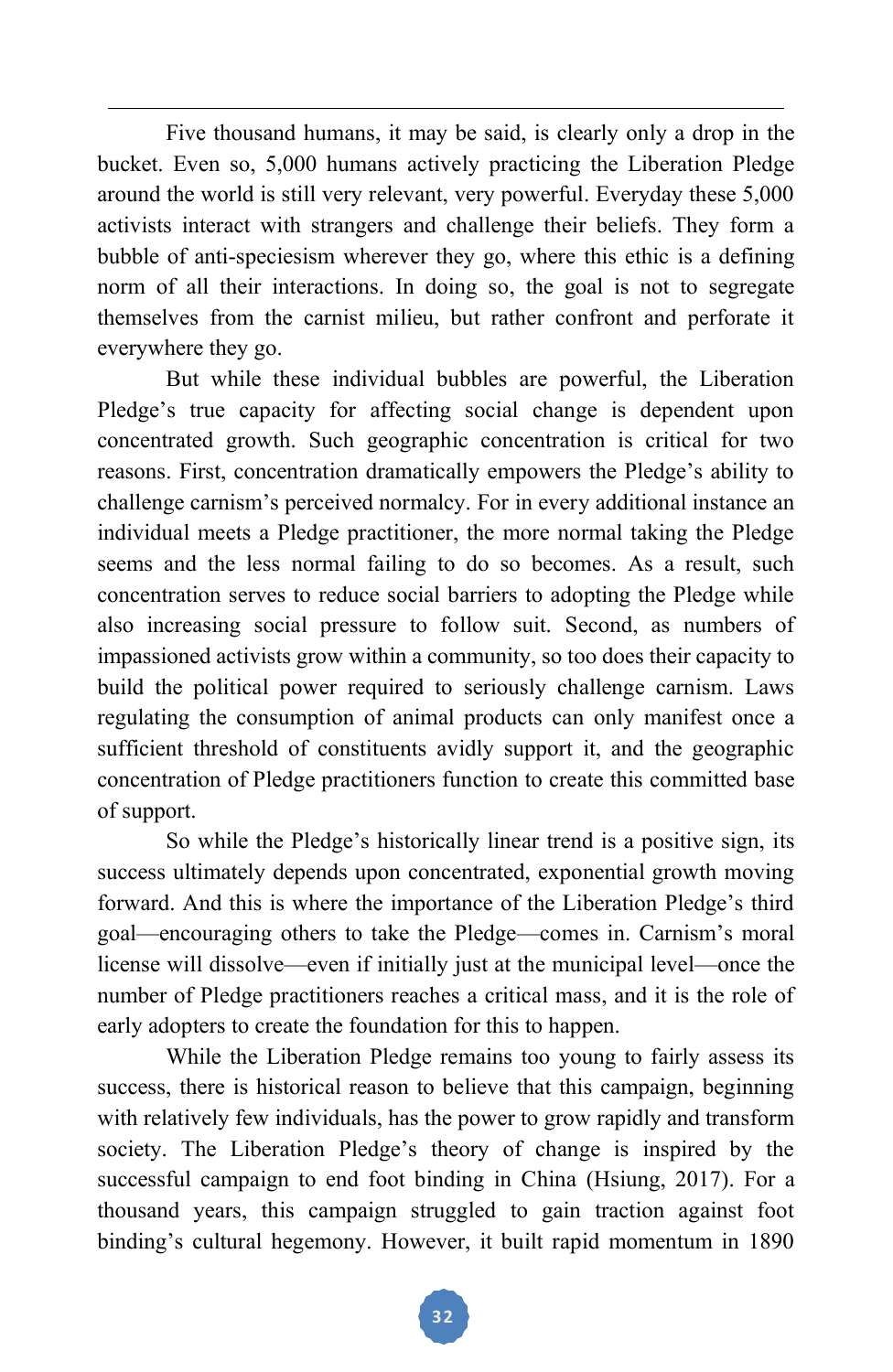with the initiation of a public pledge where families would promise to one, never bind their daughter's feet, and two, refuse to allow their sons to marry women with bound feet ("The Liberation Pledge," 2020). Appiah (2010) explains how the campaign transformed a region south of Beijing from 99% to 0% support in a matter of thirty years. This movement grew exponentially, and rapidly led to the societal stigmatization of the practice.

 Notably, as Hsiung (2017) points out, the similarities between both campaigns and the oppression they target are striking. First, carnism today, like foot-binding historically, is an oppressive practice most in society are born into and conditioned to accept as normal. Second, like foot-binding, tradition is used to justify carnism's continuation. And third, like footbinding, individuals who attempt to extricate themselves from carnism for ethical reasons are ridiculed and ostracized, a tactic that enables the oppressive practice to maintain its normalcy and cultural hegemony. Given their stark similarities, there is reason to see the Liberation Pledge not only as an appropriate reaction to carnism but as a strategy with the potential to be transformative in the long run.

 Early anecdotal evidence lends weight to this claim. While the impact of a practitioner's moral stance leading to their entire family shifting to veganism are common, larger examples include one individual's Pledge leading to nearly their entire high school eating plant based on campus (Aspey, 2017). Although the Liberation Pledge remains in its formative years, these examples give reason to expect its power and efficacy to grow. As activists, it is our responsibility to make that happen.

#### **IV. Critiques of the Liberation Pledge**

*"The fact that you can only do a little is no excuse for doing nothing."* —John Le Carré, *A Most Wanted Man*

 Critiques of the Liberation Pledge fall into three categories: (a) that it is ineffective; (b) that it is harmful; and (c) that it is immoral. Arguments within the first category—that the Liberation Pledge is ineffective—make the case that adopting the Liberation Pledge does not actually challenge the normalcy and cultural hegemony of carnism, a consequence they argue renders the Pledge unnecessary. This perspective is not a case against the Liberation Pledge, per se, but rather a critique of its relevance and value.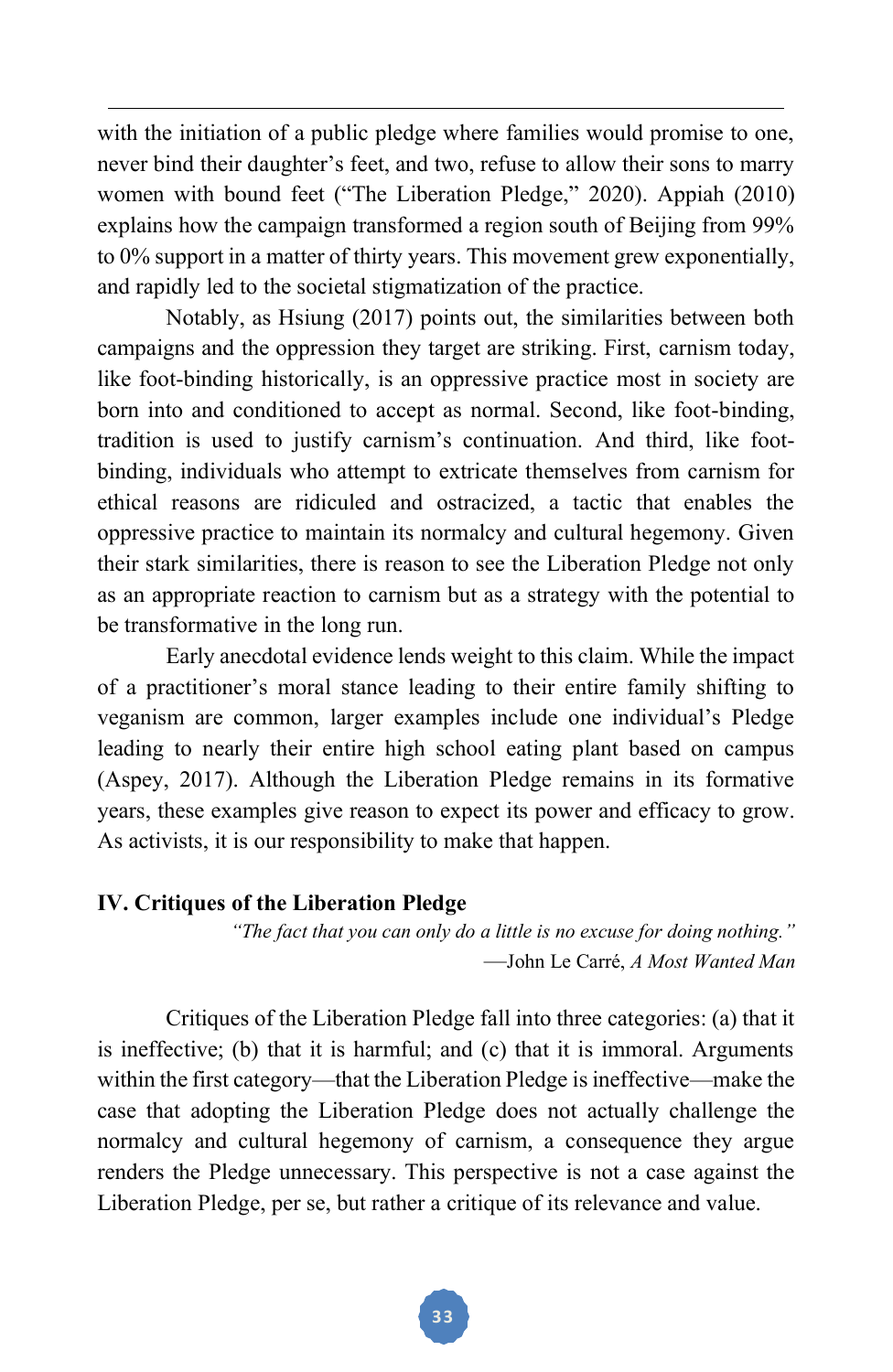The second and third categories, on the other hand, do argue against the adoption of the Liberation Pledge. Whereas critiques within the second category—that the Liberation Pledge is harmful—may accept that the Pledge is effective in some ways, they argue that it is more detrimental than helpful. Consequently, even if they may hold the ideals of the Liberation Pledge to be admirable, critics from this camp argue against its practice from the basis of a cost/benefit analysis. Similarly, while critiques from the third category that the Liberation Pledge is immoral—may also accept that the Pledge is effective in some ways, they argue that aspects of its very practice are immoral and as such it should not be practiced or promoted. This article collectively is a refutation of arguments that fall within the first category; as such, in this section I consider and respond to the seven central arguments that fall within the latter two.

#### *1. Misses an Opportunity to Engage with Carnism.*

 One critique claims that the Liberation Pledge compromises the ability of activists to engage with individuals as they invoke the texts of carnism. As such, it argues that the Liberation Pledge does more harm than good. Activists who hold this position instead argue that we should be eating at carnist tables, both demonstrating that it is possible to eat vegan while also condemning their practice (Aspey, 2017).

 However, there is reason to doubt the efficacy of this tactic. As Cato cautioned, "It is a difficult task, O citizens, to make speeches to the belly which has no ears" (Giehl, 1979, p. 128). Arguably one of the least fruitful places to talk with others about the immorality of their action is while they are enacting it. In such situations the cognitive dissonance between one's actions and values is simply too deafening to fruitfully engage with. With relation to carnism, this cognitive dissonance climaxes at each meal that animal products are present. As so many activists know, for all but the most effective outreachers attempting to convince someone to "go vegan" while flesh is on their fork is a fool's errand. Midgley (1998) clearly articulates this tension, explaining that while meat eaters see themselves as "eating life," vegan consumers see them as "eating death" (p. 22). As such, Midgley observes that "there is a kind of gestalt-shift between the two positions which makes it hard to change, and hard to raise questions on the matter at all without becoming embattled" (p. 22).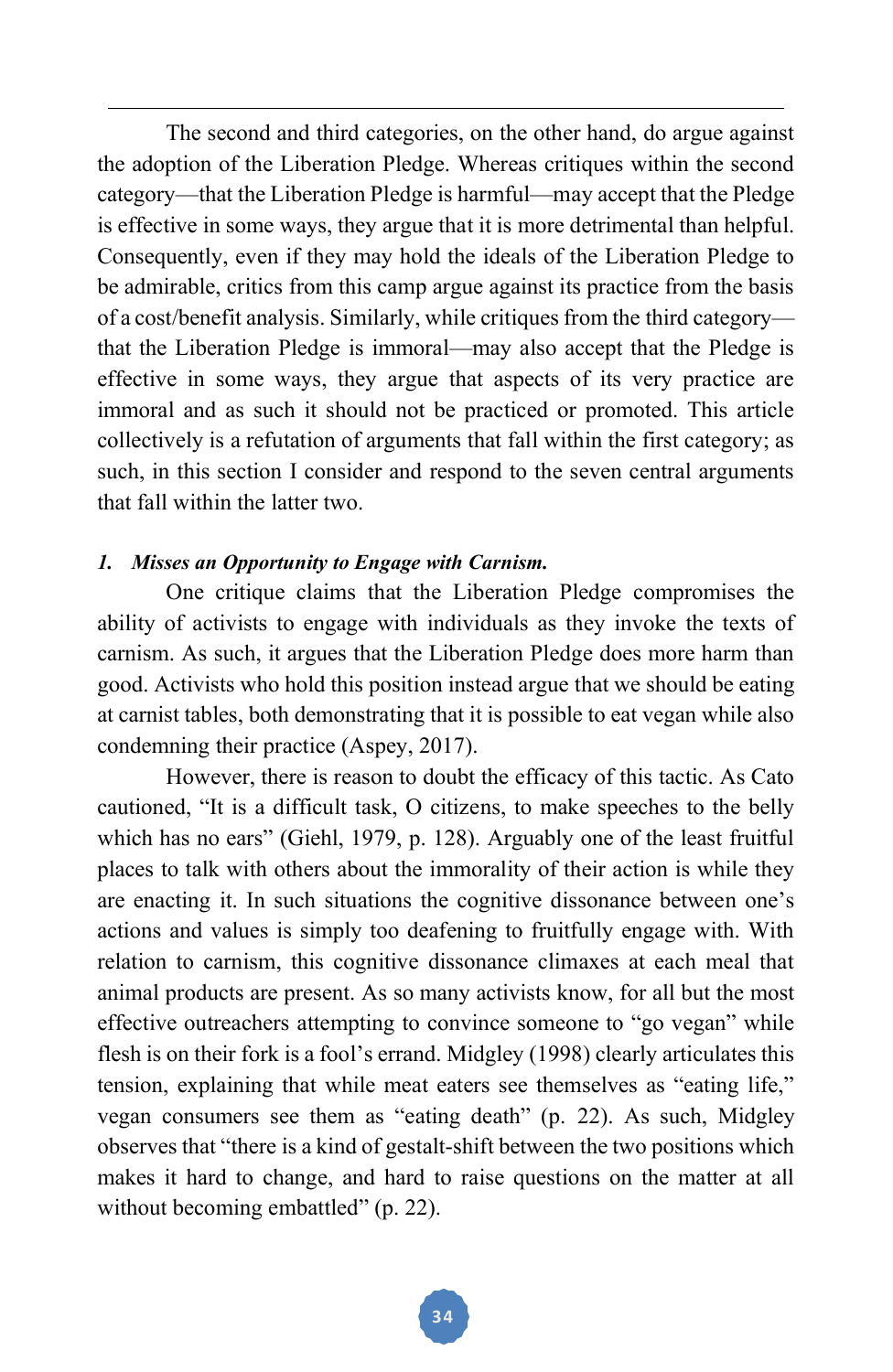Moreover, due to the increased tension present at mealtimes, many activists are unwilling to have these direct conversations and speak truth to power in the first place. Rather, many vegan eaters while dining in the presence of carnism feel silenced and isolated, personally stressed by seeing their loved ones consuming violence while disquieted by not knowing how to respond. Instead, I believe it is more effective to emphatically condemn carnism and boycott every meal it is invoked, enabling thoughtful discussions to be had away from the plate.

 Even better is having these conversations over shared vegan food. The purpose of the Pledge is not to limit our interactions with carnists, per se, but rather to bring a wider audience to our vegan table. For while secretly taking the Pledge and eating at home alone is at least not harmful in the way that silently condoning the carnism of others is, neither is it actively productive. Instead, the idea is for practitioners to invite those who eat animals to share a vegan meal with them. For just as there is little hope for fruitfully discussing the immorality of carnism as the other invokes its text, there is no better context to discuss the morality of veganism than when sharing vegan food. Until that is possible, the best alternative remains respectfully boycotting interactions based around carnism. For not only does this patience avoid counterproductive interactions, it expedites the process for others to decide differently and elect to eat vegan alongside the practitioner in the future.

#### *2. Damages Relationships.*

 A second critique argues that taking the Liberation Pledge can damage relationships, a position that contends the Pledge is consequently both harmful and immoral. This critique is most salient in regard to familial, social, and professional relationships.

Let's begin by considering the claim that as a result of straining familial/social relationships, the Liberation Pledge does more harm than good. This argument rests on the premise that by taking such a firm stance, practitioners run the risk of damaging their relationships. This risk, the argument goes, further risks compromising one's mental-health and support system. Given these possibilities, it is thus argued that practicing the Liberation Pledge limits the activist's ability to be as effective as they otherwise would outside of these contexts.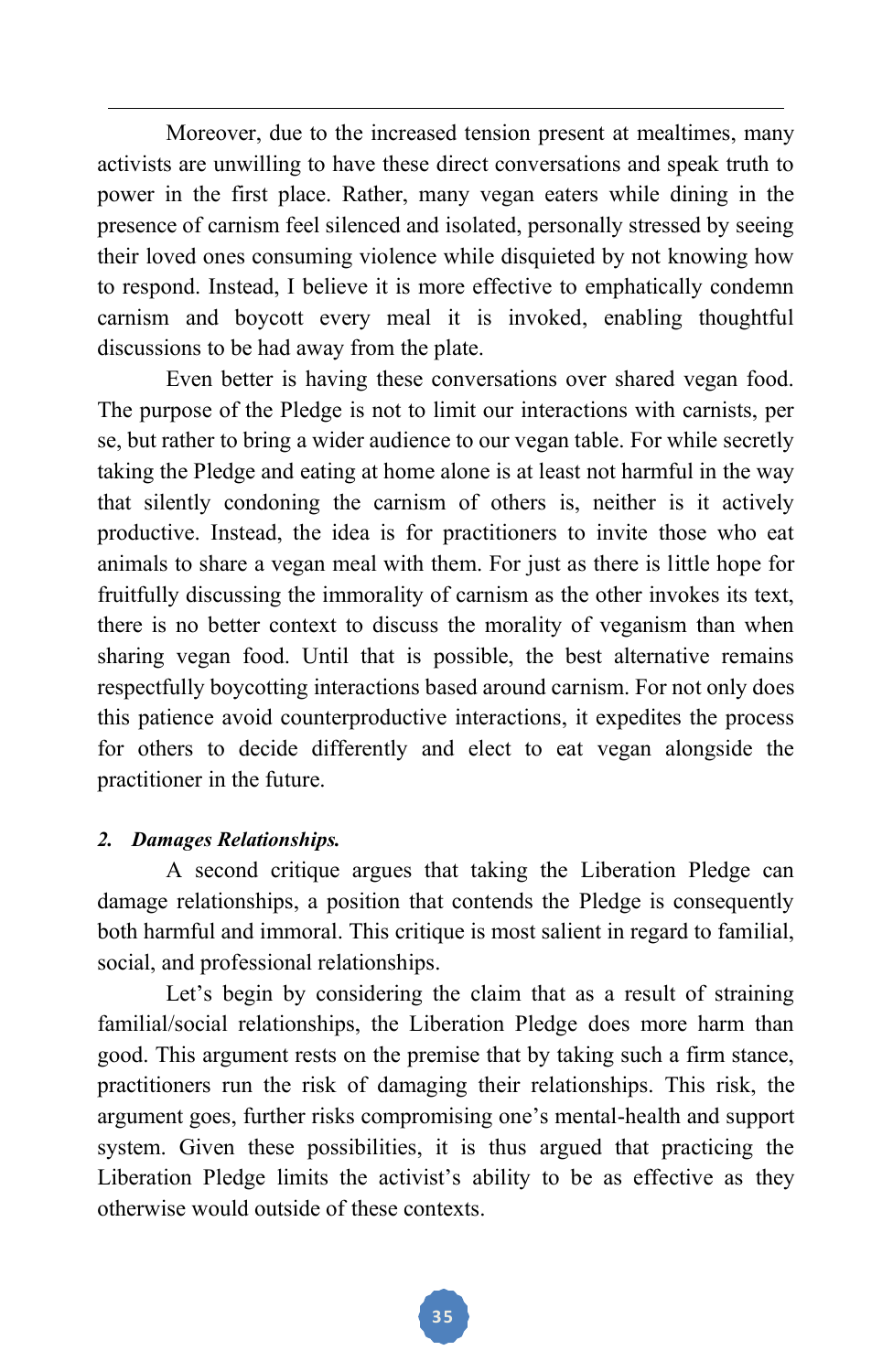While an important consideration, it is also important to note that perhaps even more compromising to one's mental health is seeing loved ones consume the products of violence. Sitting alongside family or friends and feigning normalcy while the scent and sight of cooked bodies floods one's system is a far cry from nurturing self-health. Rather, in order for an animal liberationist to eat around others consuming animal products they must either (a) accept the normalcy of the action, or (b) deeply bury their true feelings; while the former compromises one's ability to be an effective activist, the latter compromises one's mental wellbeing.

Moreover, while taking the Liberation Pledge in some cases can damage relationships in the short run, it lays the foundation for a much stronger relationship in the long term. Healthy relationships are built upon trust and mutual respect, and forcing oneself to stay silent and choke back moral concerns while surrounded by loved ones at tables of violence negates both. Furthermore, many (including myself) find the directness of the approach a salve to previous relational friction. By calmly and explicitly addressing the elephant in the room before mealtimes—our veganism and condemnation of their carnism—we not only clear the underlying tension that would have otherwise existed, but do so in a space away from the plate where our message is more likely to be sincerely heard and received.

 Even so, familial tension can often be the hardest, as these relationships are largely out of the practitioner's control; moreover, family members tend to be acculturated to one's past habits and can bristle when their loved ones "suddenly" change. However, the depth of these relationships often means that the practitioner's family members are eager to find recourse, and—assuming the practitioner is compassionate and patient in the process—there is reason to expect this tension can be ironed out in the long run. Furthermore, for many, familial interactions are sporadic throughout the year, and as such the tension that can arise as a result of one's commitment to the Liberation Pledge is made more tolerable.

 While close friendships are often much more constant, so too are they more fungible. In this context, an activist must ask themself if they want to have friends who actively endorse the murder of innocent individuals, or if they should instead be standing with allies against those who brutalize them (Hsiung, 2009, p. 9). To be clear, that is not to say the practitioner should abandon all their close carnist friendships, but rather encourage their current friends to eat plant based around them while actively exploring new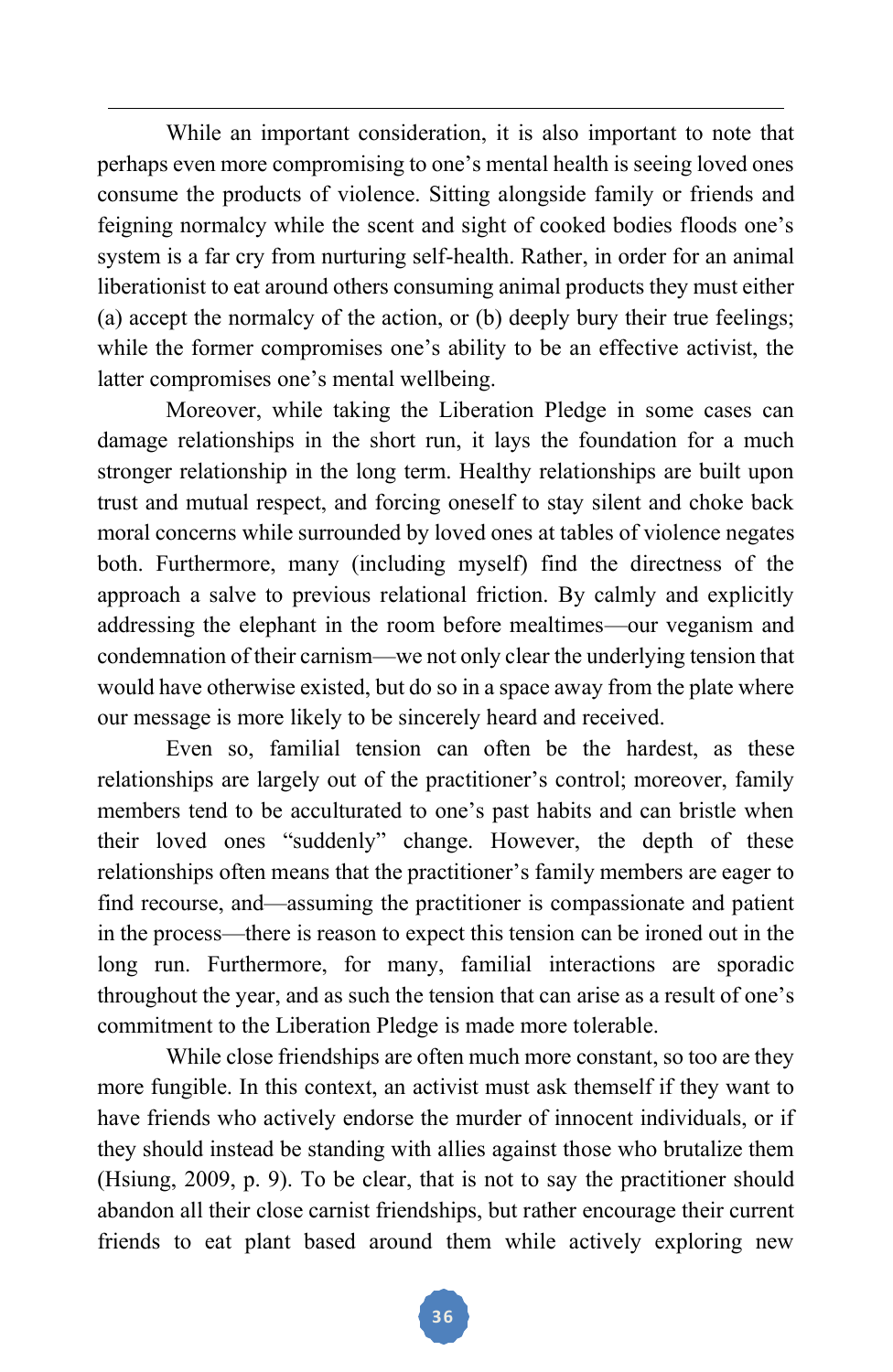friendships with vegan consumers. While admittedly challenging, the initial difficulty imposed on social relationships by the Pledge provides a valuable impetus to become more integrated within the activist community, a reality with clear positive impacts to the movement (Chenoweth  $\&$  Stephan, 2013).

 Much the same argument and responses can be made in regard to how practicing the Liberation Pledge can hamper workplace dynamics. However, rather than just compromising one's mental health, the concern is centered on damaging relationships critical to one's professional success, and consequently, their efficacy as an activist outside of work. However, similar to above, is lying to coworkers about one's feelings in relation to animal exploitation a good foundation for a positive relationship? Moreover, if one would be discriminated against in the workplace based on their activism, is that a healthy or positive space for the individual to be working in the first place?

A powerful rebuttal to these questions justifies the activist tolerating carnism in the workplace when done for the purpose of empowering their activism outside of work, a line of thought analogous to effective altruism's framework of "earning to give" (Singer, 2005, ch. 4). But the purpose of earning to give shouldn't force one to compromise their morality; on the contrary, in Section V I argue that silence in the face of violence is itself immoral. As such, I argue that higher economic gains or economic stability do not justify staying silent to assuage coworker/supervisor guilt.

 To be fair, I recognize that the notion of what constitutes a "healthy" or "positive" relationship is fraught with ambiguity. And while I do believe that healthy and positive relationships are built upon trust, others may very well disagree; instead, they may hold that maintaining relationships based upon deception and insincerity is a just cost to pay to facilitate their activism outside of these relationships. In some extreme cases, that may be true. However, more often than not, I believe this argument stems from carnism's social hegemony and a misunderstanding of how it is perpetuated. Simply put, tolerating the carnism of others does more to promulgate the oppressive system than does filling a role on a slaughterhouse disassembly line, for the root issue lies not with slaughterhouse workers but with those who normalize the demand for such labor. As such, for those who would refuse to work at a slaughterhouse irrespective of how much it facilitated their activism outside working hours, consistency asks them to do the same with regard to rejecting the carnism of others in the workplace.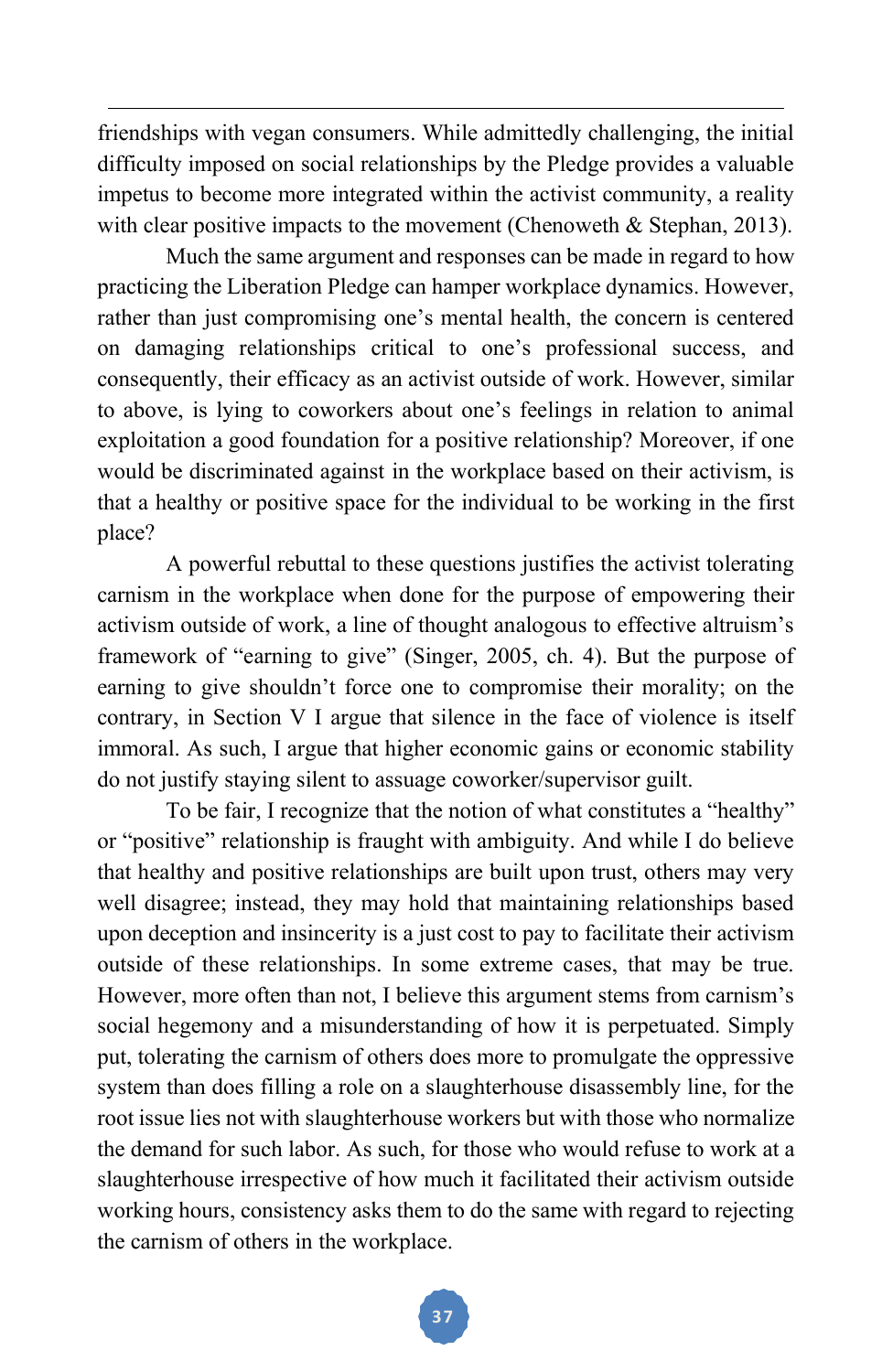To be clear, I fully recognize that some of these positions depend upon a level of privilege. A single parent, for example, may not have the luxury of losing their job due to their "anti-social" behavior. Nor may a teenager have the freedom to practice the Liberation Pledge fully. I further recognize that individuals who already face marginalization due to other aspects of their identity may both have less room to navigate added stigma from their activism and may receive heightened stigma against their activism due to their identity (Greenebaum, 2018). That said, at least with the regards to the latter, it is worth mentioning how oppressed groups have long taken on veganism as part of their own liberatory struggle. Feminists like Carol Adams (2005), prison abolitionists like Angela Davis (Davis & Lee Boggs, 2012), and anti-imperialist groups like the MOVE organization (Pilkington, 2018) have all helped to show how speciesism is imbricated with other systems of oppression, and subsequently how dismantling one requires dismantling all. Informed by this intersectional understanding, adopting the Liberation Pledge can actually be used as a tool for fighting one's own oppression.

However, despite this theoretical endorsement, willingly accepting further marginalization is easier said than done. As such, as acknowledged in Section V, such cases may very well merit a modified response. I simply ask that when considering such modifications, the harm of tolerating carnism be weighed similarly to how society considers already stigmatized social harms (e.g., beating a dog in the cultural context of the United States), and not be discounted as an unimportant consideration undeserving of personal hardship. That is, if in a certain context a U.S. resident would be unwilling to passively tolerate watching a dog be beaten, so too should the person object to carnism practiced in an analogous context.

 The second dimension of this critique argues that damaging social relationships as a result of practicing the Liberation Pledge is immoral, and as such, that the Pledge ought not be practiced or promulgated. This argument extends from the premise that we have special duties to loved ones that transcend animal ethics and that it is immoral to ignore those. The veracity of this claim—that we have special duties to loved ones that transcend their carnism—is outside the scope of this article. However, refusing to eat with loved ones while they consume violence does not preclude one's ability to fulfill any moral obligations we accept owing, as practitioners can still spend meaningful time with loved ones between meals. Moreover, if we accept the premise of familial or social duties, then so too do a practitioner's loved ones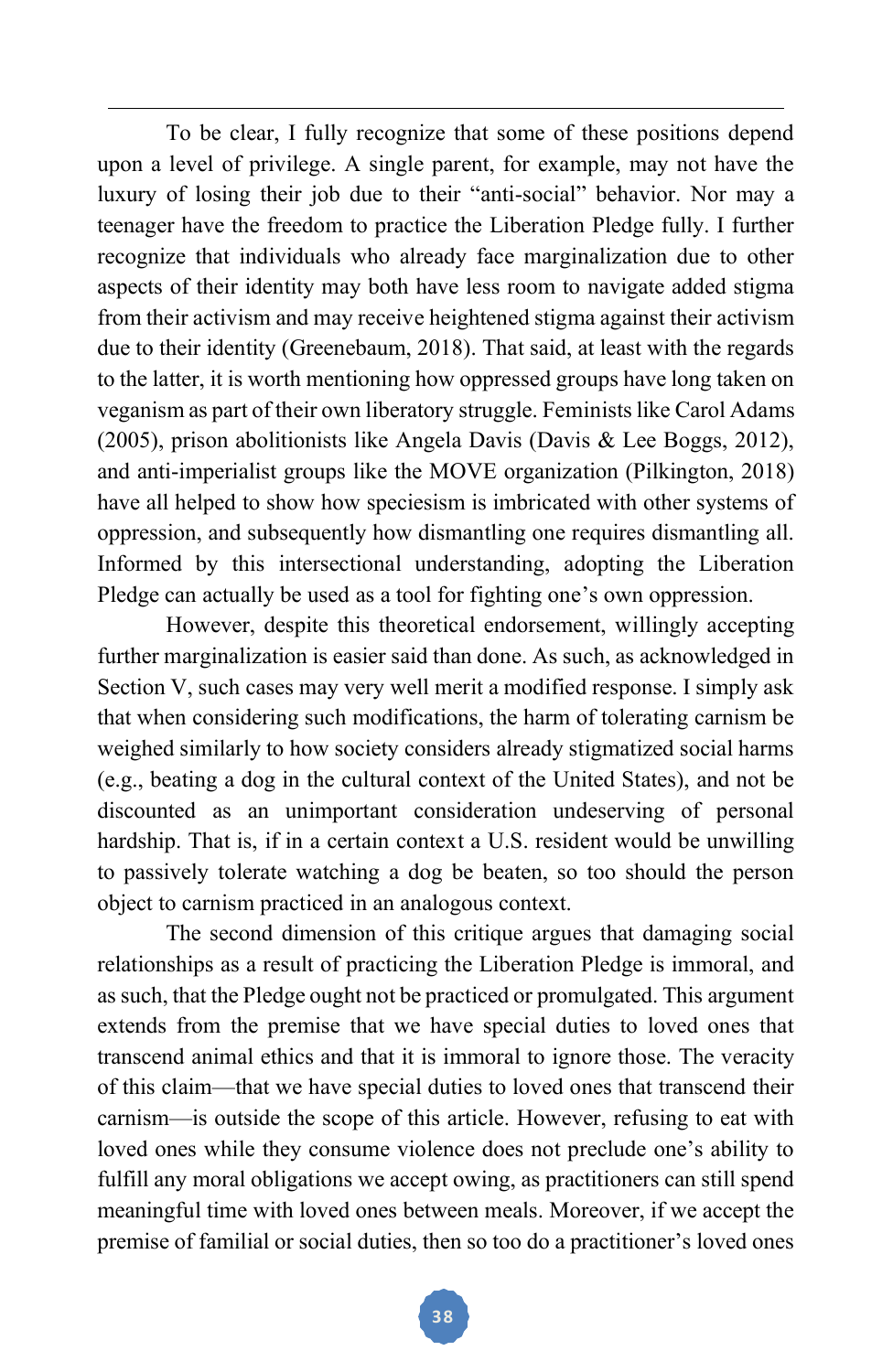have a duty to make the practitioner feel supported and understood. As such, if family members or friends refuse to eat plant based around their loved one, then it seems the best space to collectively fulfill their duties to one another exists away from the dinner table.

# *3. Overly Radical.*

 A third critique argues the Liberation Pledge is harmful because it is "too radical." That is, that its perceived extremeness serves to push others away that might otherwise be open to changing if presented with a more moderate approach, and as a result, generates a net negative impact.

 In short, I believe this argument is unfounded and not made in good faith; rather, I believe it is weaponized as justification for individuals to continue their carnistic habit patterns by shifting blame from themself to the "radical" practitioner. While this framework may help to assuage the critic's own cognitive dissonance, in doing so it demonstrates how deeply entrenched they are within carnism and belies their claim of feigned openness/neutrality. For in reality the commitment to not condone the violence of others is in no way radical. Rather, the reason such critics perceive the Pledge as extreme is due to how normalized this violence has become. On the contrary, given that the Pledge's theory of change is centered in its ability to undermine this normalcy, its very practice serves as a mechanism for targeting the root of such critiques.

 Moreover, these types of vehement rejections are in part what the Liberation Pledge seeks to uncover. As Martin Luther King Jr. (1963) explained:

[W]e who engage in nonviolent direct action are not the creators of tension. We merely bring to the surface the hidden tension that is already alive. We bring it out in the open, where it can be seen and dealt with.

It is only in identifying this underlying tension that it can be overcome. In unearthing such conflict, the purpose of the Liberation Pledge is not to convince 100% of the population to support veganism or animal liberation; rather, the purpose of this activism is to force individuals to choose a side, to make complacency and indecision so uncomfortable that they are forced to directly confront the issue and make a concrete decision one way or the other.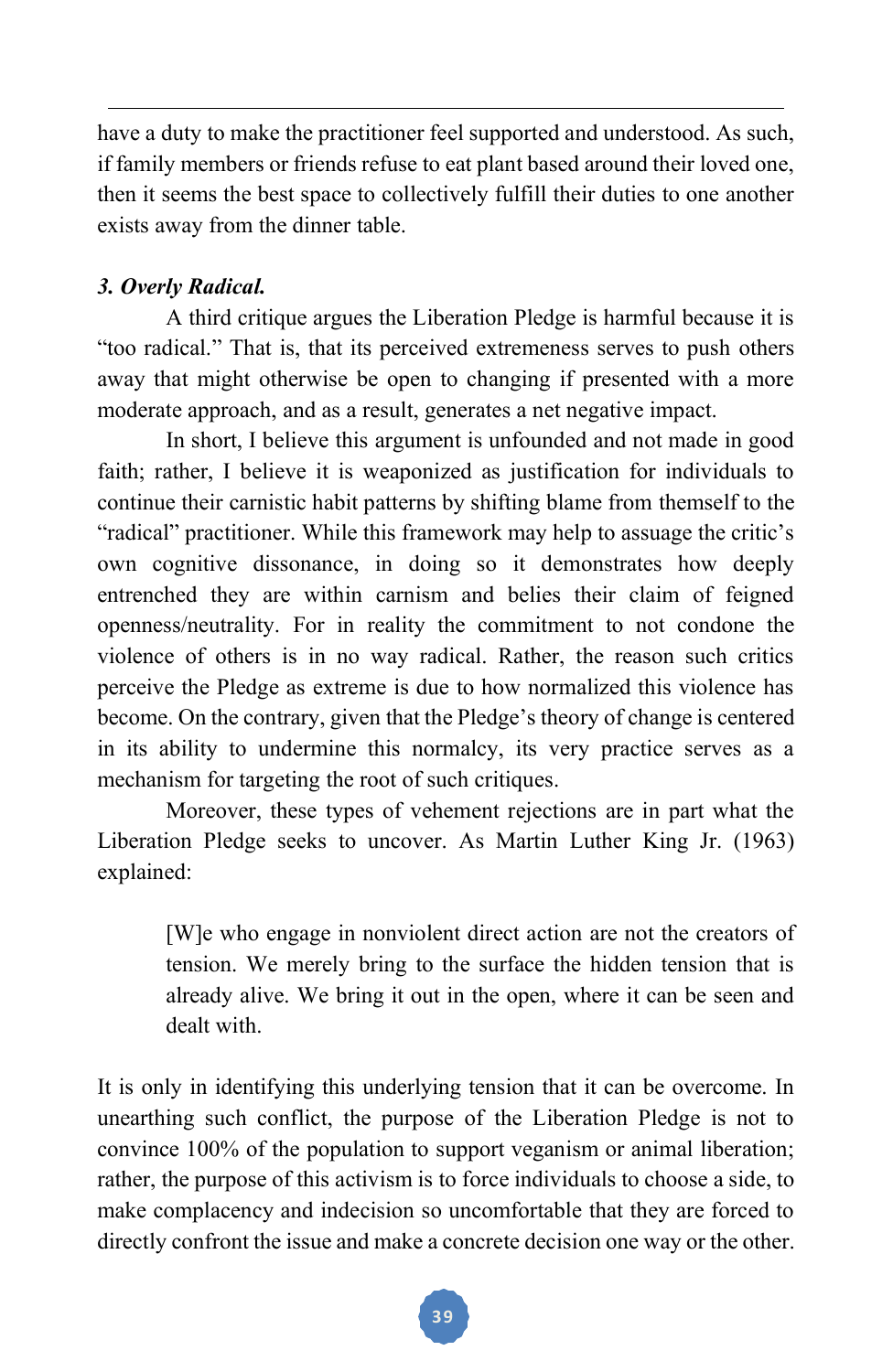In doing so—forcing individuals to explicitly choose sides between oppressors and oppressed—some individuals will inevitably be pushed away. However, this is a necessary and worthwhile cost. Simply put, neutrality within an oppressive context means acceptance of the oppression, a point vociferously made by Martin Luther King Jr. (1967b): "The hottest place in Hell is reserved for those who remain neutral in times of great moral conflict." However, given the extent of carnism's cultural embeddedness, most individuals have never been forced to think deeply about the issue; instead, they understandably follow the path of least resistance by uncritically accepting culturally dominant practices. So for many it isn't that they are consciously remaining neutral, per se, but that they are unaware of the conflict to begin with. As such, practicing the Liberation Pledge serves to demonstrate to others that this conflict exists, and that they have historically been neutral within it.

Thankfully the vast majority of humans in the United States (Reese, 2017) and majority of humans around the world (Anderson & Tyler, 2018) already support animal welfare and oppose animal cruelty. So while uncovering such underlying tension and forcing individuals to confront the violence of carnism head on may indeed push some individuals away, the individuals it pushes away were never allies to begin with. Rather, forcing them to confirm their support of animal exploitation is a necessary cost to empower the greater majority to crystalize their support for animal rights and realign their actions as required.

#### *4. Proselytizing is Immoral.*

 A fourth critique argues the Liberation Pledge is immoral for pushing one's beliefs onto others. That irrespective of the veracity of one's belief, it is immoral to push it unto others without their consent, and as such, that the Liberation Pledge ought not be practiced nor promoted.

 While the critique against proselytization is fairly charged with regard to morally-neutral personal choices, it does not apply to decisions that impact others. My right to swing my fist through the air ends with another's right to not be hit. While having one's favorite type of cuisine be Italian is a morally-neutral personal choice, electing to have a pasta dish cooked with the dairy and flesh of a cow is not. Consuming the flesh of another should be understood as a morally intolerable action, as it profoundly impacts the welfare of another. As such, neither we nor others have the right to do so.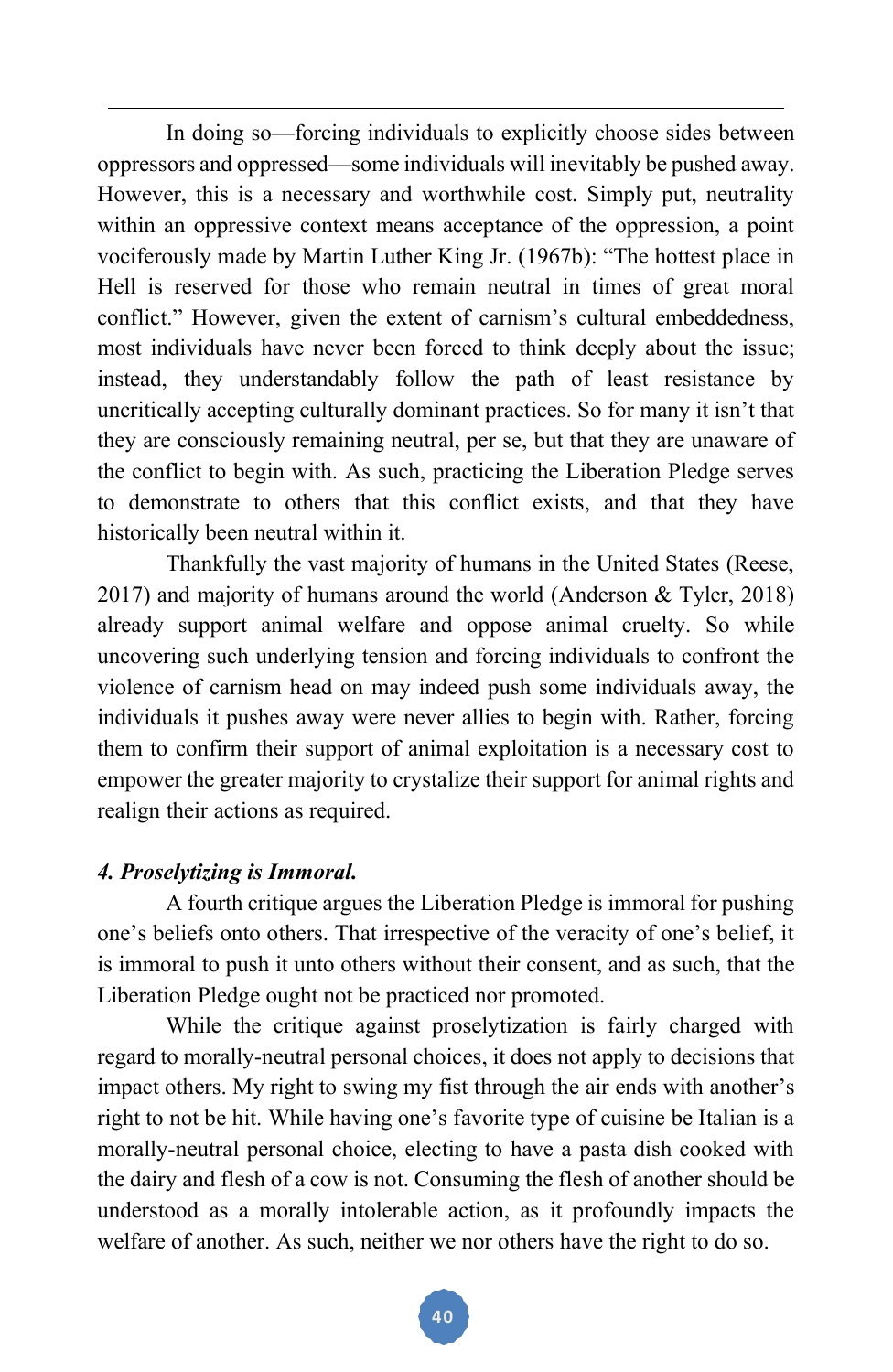On the contrary*,* those of us who have been privileged to break free from social conditioning and develop the understanding of carnism's violence have a responsibility to share this understanding with others. Practice of the Liberation Pledge is simply the logical continuation of a vegan ethic; once we understand that veganism is not a personal choice but rather a moral imperative, it becomes incumbent on us to extend this understanding and knowledge outward. The vast majority of the world's vegan consumers were not born as such; after exposure to facts we decided to make the change, and we can play a role in helping those around us do the same.

 As an instructive example, society readily condemns sexual violence irrespective of the perpetrator's sexual desires. In this context, the perpetrator's personal interests are rendered irrelevant. Indeed, rather than being perceived as problematically proselytizing, unapologetically condemning such violence has become the norm. So too must society come to collectively condemn carnism, regardless of one's taste preferences.

## *5. Cultural Differences.*

 A fifth critique questions the morality of practicing the Liberation Pledge in the context of foreign cultures. It is one thing, proponents of this argument claim, to practice the Pledge while embedded within one's own culture, but problematic to do so in others.

 However, while cultural differences are deeply important and deserving of respect, that is not a justification for moral relativism (Brown, 2008; Jarvie, 1993). I assume that most readers will agree that racism, (hetero)sexism, and other forms of discrimination are wrong regardless of the culture in which they are practiced. For example, just because a specific culture has historically denied personal liberty and freedom to women does not give those conditioned within this culture license to continue doing so. Human supremacy should be dealt with in the same way. Culture simply does not justify the oppression of nonhuman animals (Gruen, 2001).

 Moreover, culture is not a uniform nor a static entity; on the contrary, cultures are constantly evolving in large part due to internal contestation. Within this context cultural natives are best positioned to lead change, and examples abound of folk doing so with regard to animal liberation (Gaard, 2001; Robinson, 2013). But while it is often not appropriate for outsiders to lead in affecting social change in foreign cultures, that does not negate the importance of maintaining one's ethical values and serving as allies to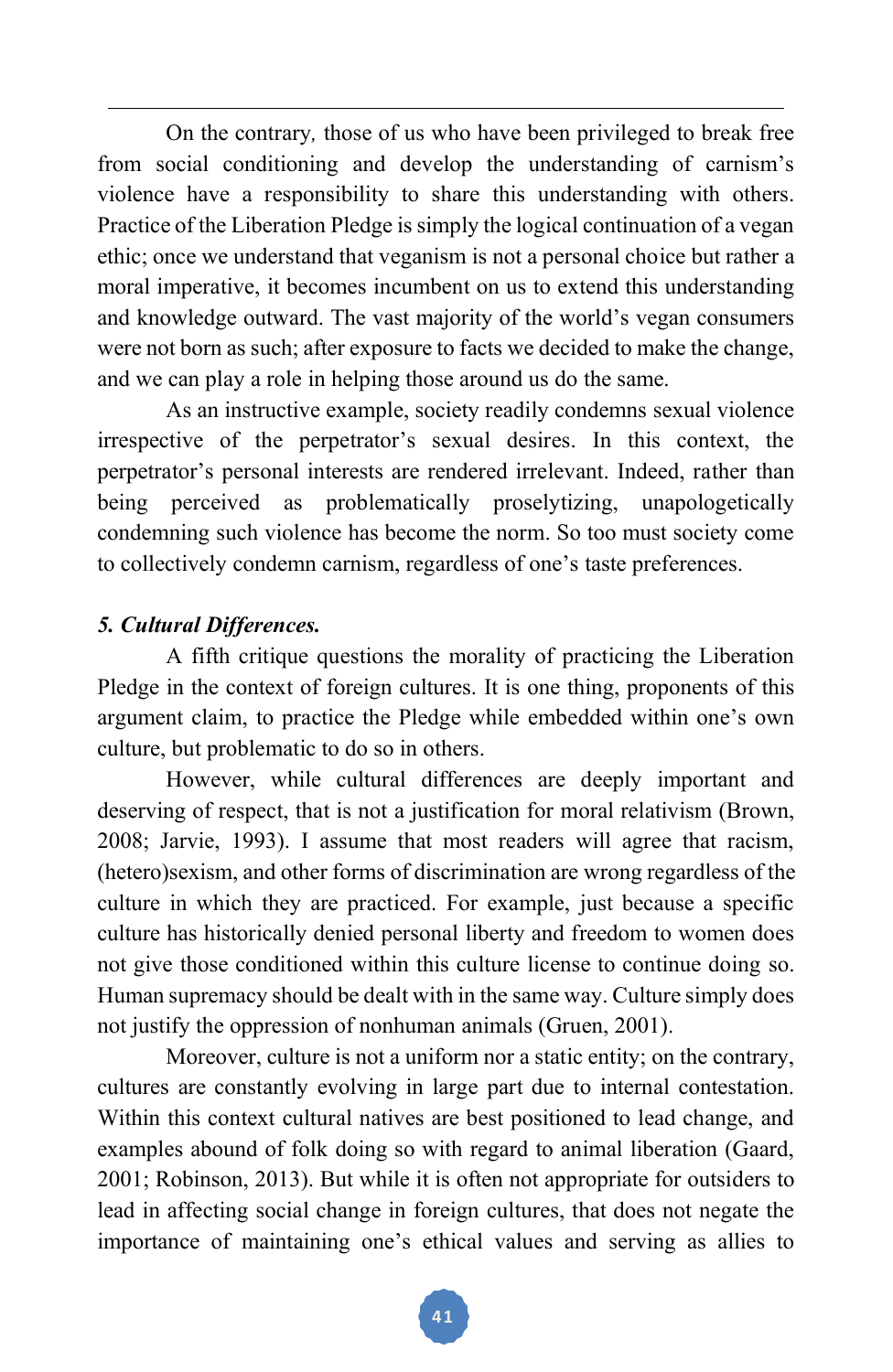culturally native animal liberationists when in cultures foreign to one's own. Practicing the Liberation Pledge is a basic but responsible way to do so.

 That said, other cultural differences that do not violate the rights of others should be honored and respected. As such, the explanation of the Liberation Pledge can and should look different depending on the cultural context. Stated differently, while it may very well be appropriate to convey veganism and one's commitment to the Liberation Pledge in varying ways depending on the cultural context, the moral necessity of maintaining one's own veganity does not shift. Nor do I believe it problematic to maintain one's Pledge in these contexts. On the contrary, making such exceptions when embedded within cultures foreign to one's own can be interpreted as a form of chauvinism, in that the practitioner condescendingly believes foreign cultures are incapable of understanding the ethics/rationale of the Liberation Pledge.

 As a personal example, I have easily and fruitfully maintained my own commitment to the Liberation Pledge in Nicaragua (where I served as a Peace Corps Volunteer), in Colombia (where I worked for nearly a year), and throughout south and southeast Asia (where I cumulatively spent a year). In each of these contexts, while the explanation at times did take longer than it generally does in the United States (my native culture), more often than not it was received with more grace and support. To be clear, I recognize that these anecdotal examples are just that, anecdotal, and simply share them to explain my personal confidence regarding the Pledge's international feasibility.

 In the case of extreme outliers—e.g., Inuit who depend upon seal flesh or Sherpa who depend upon yak milk to survive (Arnaquq-Baril, 2016)—the discussion becomes more complex. Given the highly atypical character of these outliers along with the nuance needed to address them adequately, it is an issue I set aside in this article (though the curious reader may find discussions from Kim [2015, ch. 7] and Robinson [2016] of interest). That said, apart from such outliers the ethics around animal edibility are very clear and should be advocated for as such.

# *6. Dependents.*

A sixth argument against the Liberation Pledge holds that because the Pledge is not universally practicable, advocating for its universal adoption is immoral. For example, there are minors, humans with disabilities,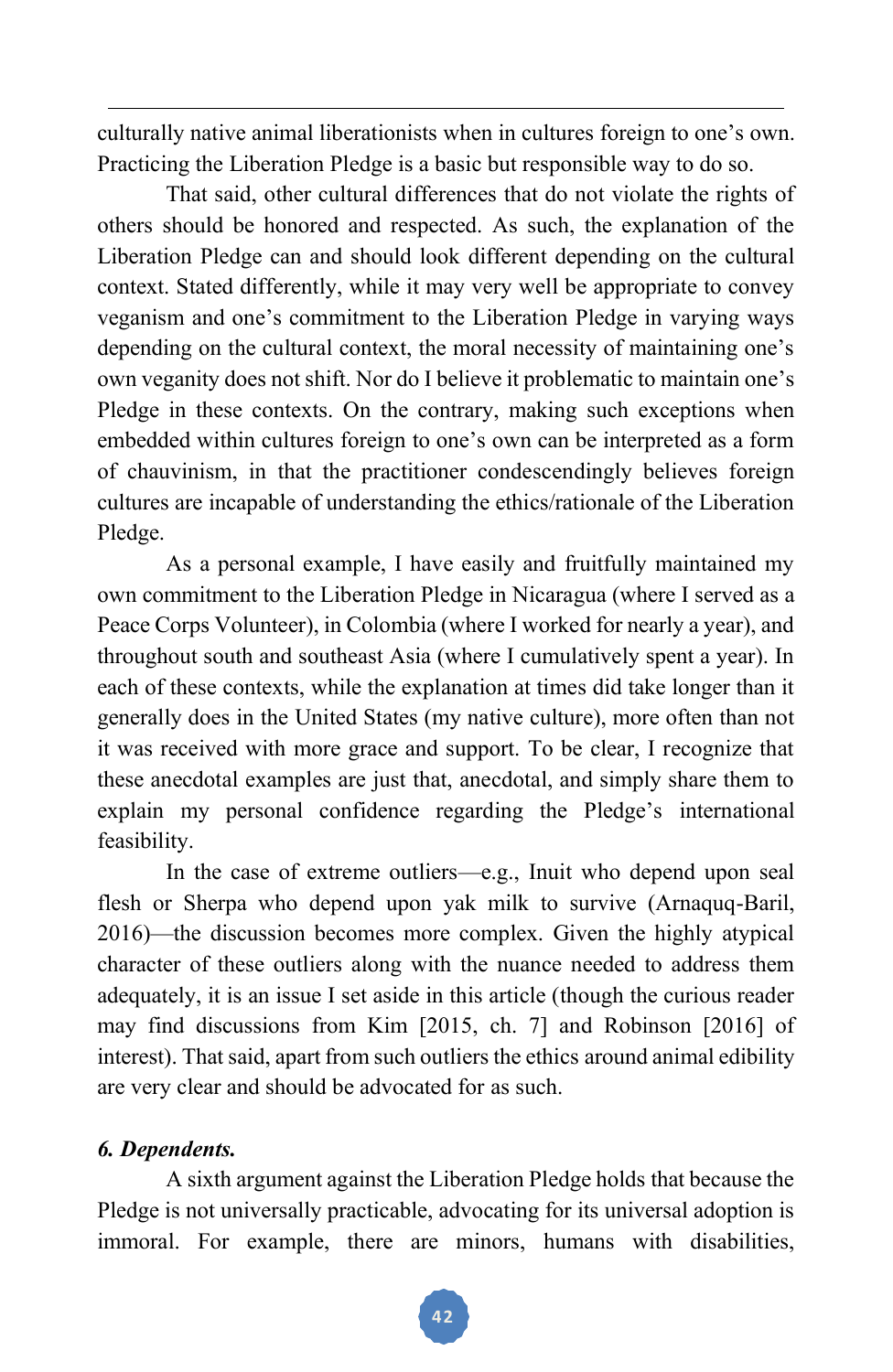incarcerated individuals, and other exceptions where humans with antispeciesist values are unable to choose their diet or the circumstances in which they are able to eat. I resonate with the unique challenges some individuals face in relation to adoption of the Liberation Pledge and explore the topic in more detail in the final section. However, I do not contend that adopting the Liberation Pledge is universally mandatory and acknowledge the reality that some humans are simply unable to practice it. That said, accepting that some individuals are unable to practice the Liberation Pledge is not a justification against the Pledge itself nor a rationale for others with different circumstances for not maintaining it.

## *7. Moral Licensing.*

 Moral licensing describes the practice wherein one justifies their immoral acts based on other moral acts they have taken. For example, someone justifying the carbon footprint of their travel by noting their practice of recycling. As such, moral licensing can give the impression that all one needs to do to be a good person entails what they are already doing (Schlottmann & Sebo, 2019, p. 190). In the context of this article, the moral licensing critique argues that practicing the Liberation Pledge encourages activists to abstain from taking more poignant and effective activism, thus making the Pledge's efficacy net negative.

 This argument, however, can be made with regard to any form of activism. As such, acknowledging its credibility here would justify never doing any type of novel activism. However, at least in this context, the opposite impact is more likely. Powerfully and publicly acting on one's values every mealtime helps the practitioner to build their confidence and conviction. And rather than limiting one's additional activism, this impassioned conviction more often spills over to inspire continued engagement in the movement.

Having canvased and responded to these seven central critiques, I contend that the main arguments against the Liberation Pledge, despite perhaps meaning well, are unfounded. With regard to critiques within the first category discussed—that the Liberation Pledge does more harm than good—I argue that they largely emerge from a failure to understand the mechanisms that make the Liberation Pledge effective and powerful. On the contrary, more often than not these critiques target what I hold to be the most powerful and effective aspects of the action. In response to the second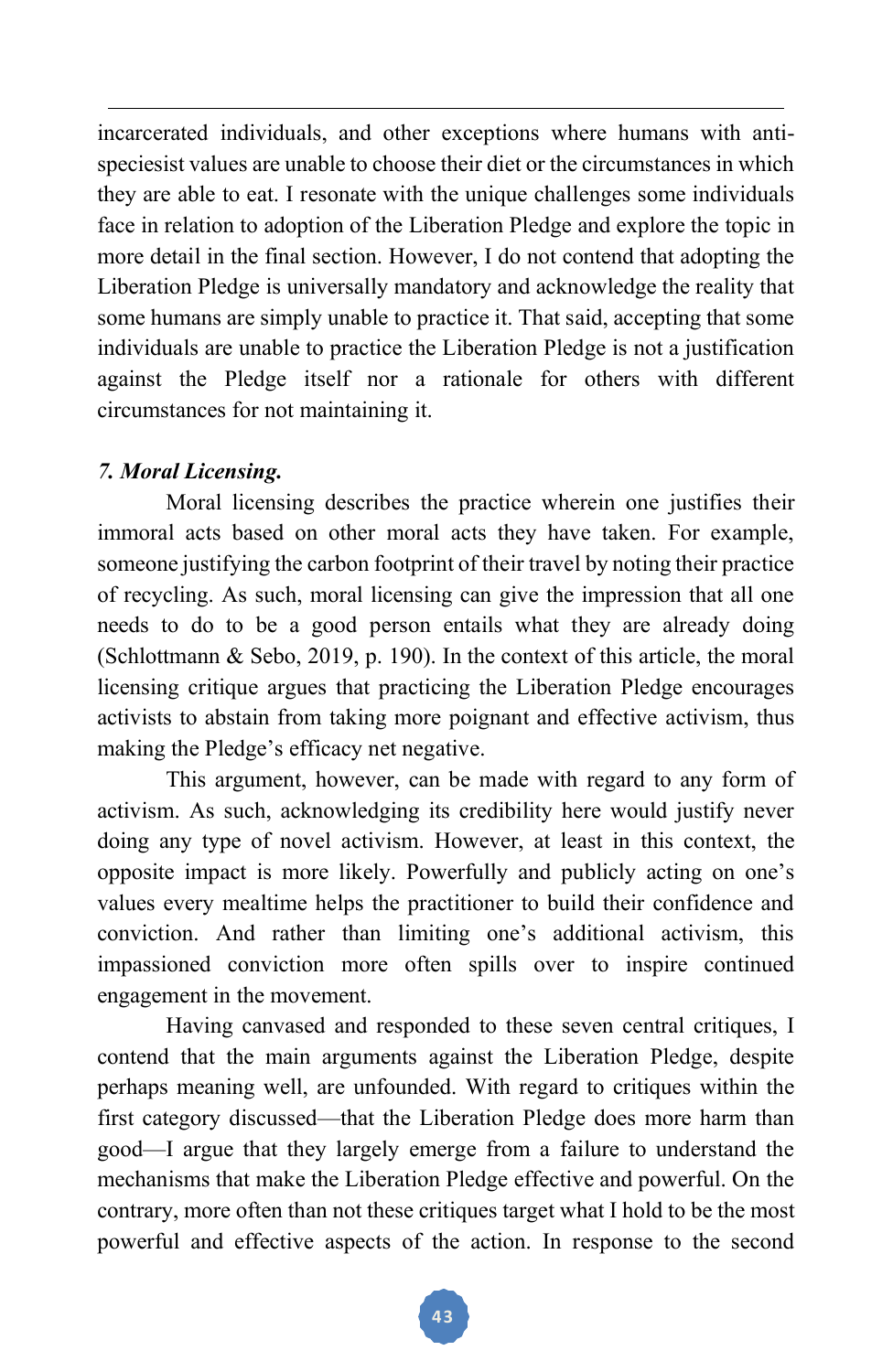category of critiques discussed—that practicing the Liberation Pledge necessitates immoral actions—I argue that these actions are not inextricably connected to the Pledge itself, and that they can be dealt with in a sensitive way that addresses the moral concern without compromising the practice of the Pledge.

 To be clear, this is not to say that practicing the Liberation Pledge is necessarily free from unintended detrimental impacts; rather, I hold that these impacts are not inherent to the Pledge itself. As such, activists can and should work to mitigate the downsides pointed out in these critiques—e.g., bringing those who eat animal products to a vegan table rather than just blocking them out of their lives, communicating one's position calmly and empathetically, centering messaging around the suffering of individual animals rather than the immorality of others, etc. When practiced thoughtfully and strategically, I argue that the critiques of the Liberation Pledge carry little weight; on the contrary, I contend that thoughtfully and strategically practicing the Pledge is morally consistent and profoundly effective.

#### **V. Ethical Imperative to Take the Pledge?**

*"There may be times when we are powerless to prevent injustice, but there must never be a time when we fail to protest."* —Elie Wiesel, *Nobel Lecture*

Is there a moral imperative for one to take the Liberation Pledge? To answer this, we must first consider if there is a moral imperative to eat a vegan diet. Unfortunately, an in-depth exploration of that question is outside the scope of this article. Without delving into the nuances of this question one that has already been explored at length by writers like Regan (1975) and Francione and Charlton (2015)—I accept that there is a moral imperative to eat a vegan diet, what Plumwood (2000) pejoratively calls ontological vegetarianism.

More specifically, I advocate a position of aspirational veganism as articulated by Gruen and Jones (2015), whereby the practitioner eats 100% plant based in a way meant to minimize harm. This clarification is important as a cruelty-free diet does not exist. We are entropic beings whose existence requires energetic consumption (Marder, 2013), and as such our lives inevitably result in the death and suffering of others. However, eating plant based is a level of magnitude less harmful than a carnist diet, and is a basic requirement of aspirational veganism.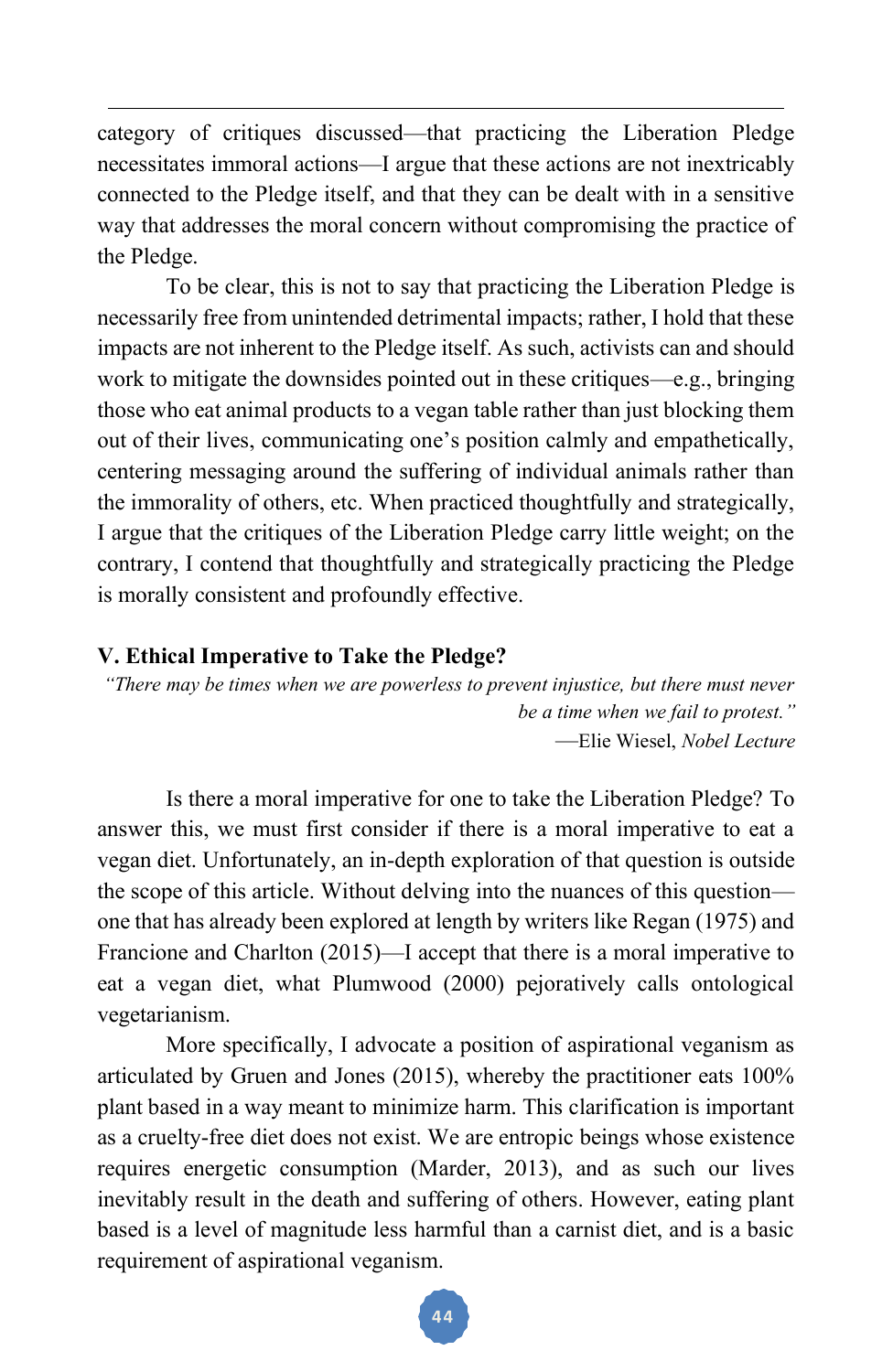While accepting the framework of aspiration veganism, it is worth noting that carnism's immorality is not fixed. While accepting ontological veganism—that it is always immoral to consume nonhuman animals and their products—we can also hold that extenuating circumstances can make this position more or less immoral. This perspective is influenced by the framing of contextual moral vegetarianism, a concept that has long been argued for by ecofeminists who recognize that "gender, race, class, ethnicity, and location can create genuine difficulties with choosing a vegetarian diet" (Gruen, 2011, p. 93).

To be clear, acceptance of contextual moral vegetarianism does not imply an acceptance of moral relativism; rather, it accepts that under extreme conditions—e.g., killing an animal to feed one's child (Curtin, 1991, p. 70) the moral question becomes less stark, more nuanced. However, the need to feed one's child does not magically make the killing of another (a)moral; violence, I contend, is always *prima facie* wrong, even when there are morally relevant justifications. By unequivocally holding violence as *prima facie* wrong, the onus of justifying violence is put on the individual enacting it (Regan, 1975, p. 188). These justifications, however, tend to be radical outliers from the lived experiences of everyone reading this article; as such, eating 100% plant based is almost certainly possible and I posit morally required for everyone reading this sentence.

However, before answering if there is a moral imperative to take the Liberation Pledge we must also consider if there is a moral obligation to actively resist injustice. This is particularly striking if we accept that veganism made at the individual level is a form of passive—and not active resistance. In "Famine, Affluence, and Morality," Singer (1972) essentially argues that if we accept (a) that suffering and death are very bad; and if we accept (b) that we are morally required to do something if we can prevent very bad things from happening without sacrificing something of comparable moral significance; then we must accept (c) that we are morally required to work to prevent suffering and death if doing so does not require sacrificing something of comparable moral significance. As previously noted, carnism necessitates astronomical levels of suffering and death. Moreover, most common forms of activism meant to reduce this harm—the Liberation Pledge included—require sacrifices of low moral significance. As such, accepting Singer's two premises listed above should lead us to view actively resisting carnism as morally required.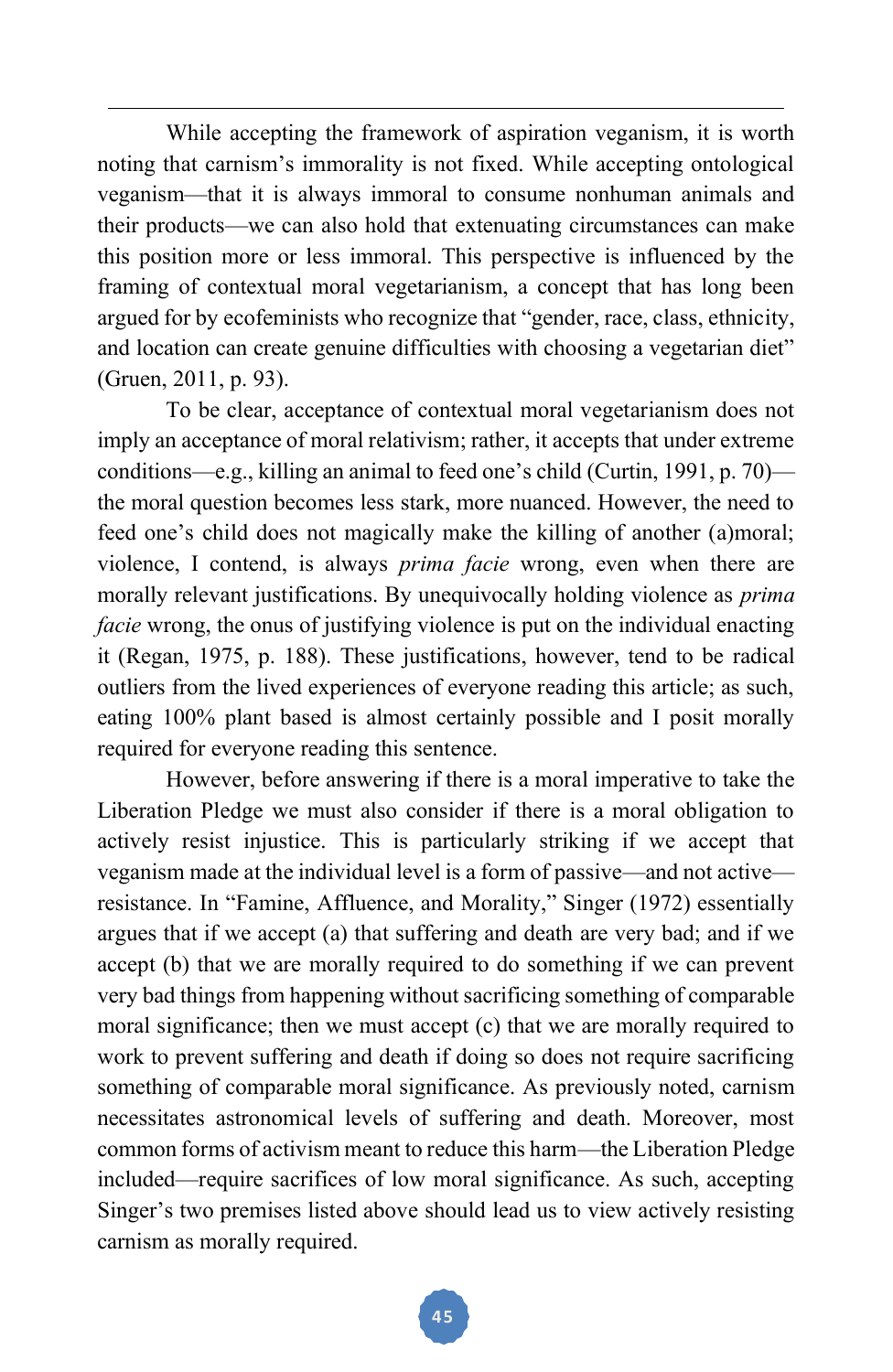Thus, if we accept the premise that (in most contexts) veganism is morally required, just as accessible activism to promote veganism and condemn carnism is morally required, does it then follow that there is a moral imperative for adopting the Liberation Pledge? In short, not necessarily. If one accepts that the Liberation Pledge is an effective and expedient tool in fighting for animal liberation, then it can be strongly argued that taking the Pledge is morally required, especially because doing so is relatively easy and the issue it targets is devastatingly massive. Conversely, if one rejects the premise of this article and instead maintains that the Liberation Pledge is ineffective, then adoption of the Pledge would obviously not be morally required.

However, even if it can be argued that it is okay to not take the Pledge, that does not mean it is okay to be silent. Rather, choosing to eat around carnism morally necessitates speaking out clearly and directly. Failing to do so—to poignantly and explicitly object to another's consumption of animal products whenever it happens—empowers the carnistic consumer to continue viewing eating animals as a morally-neutral personal choice, one they have the right to continue choosing. Thus, not only does such silence fail to challenge carnism's normalcy, but it further serves to license the reproduction of carnism's cyclical violence. As such, despite not themselves ingesting the products of violence, the passive vegan practitioner is not absolved of culpability. Rather, they too share responsibility for the violence that stems from carnism.

However, as I hope has been made clear, I believe that taking the Liberation Pledge is more effective in deconstructing carnism than simply vocally condemning the practice. Given that position, I contend that adopting the Liberation Pledge is morally required when possible. This caveat, *when possible*, is important to articulate. I acknowledge that the Liberation Pledge is not universally practicable, and in these instances do not hold the individuals unable to eat vegan or follow the Pledge morally culpable (though again, that does not suddenly make the practice of carnism [a]moral, but simply shifts the ethical derision onto the shoulders of the caretaker). For example, there are minors, humans with certain disabilities, incarcerated individuals, and others with anti-speciesist values unable to choose their diet or the circumstances in which they are able to eat. That said, these examples are clearly exceptions, not the rule. And given my position that the Liberation Pledge is an effective tool for deconstructing carnism, as long as practicing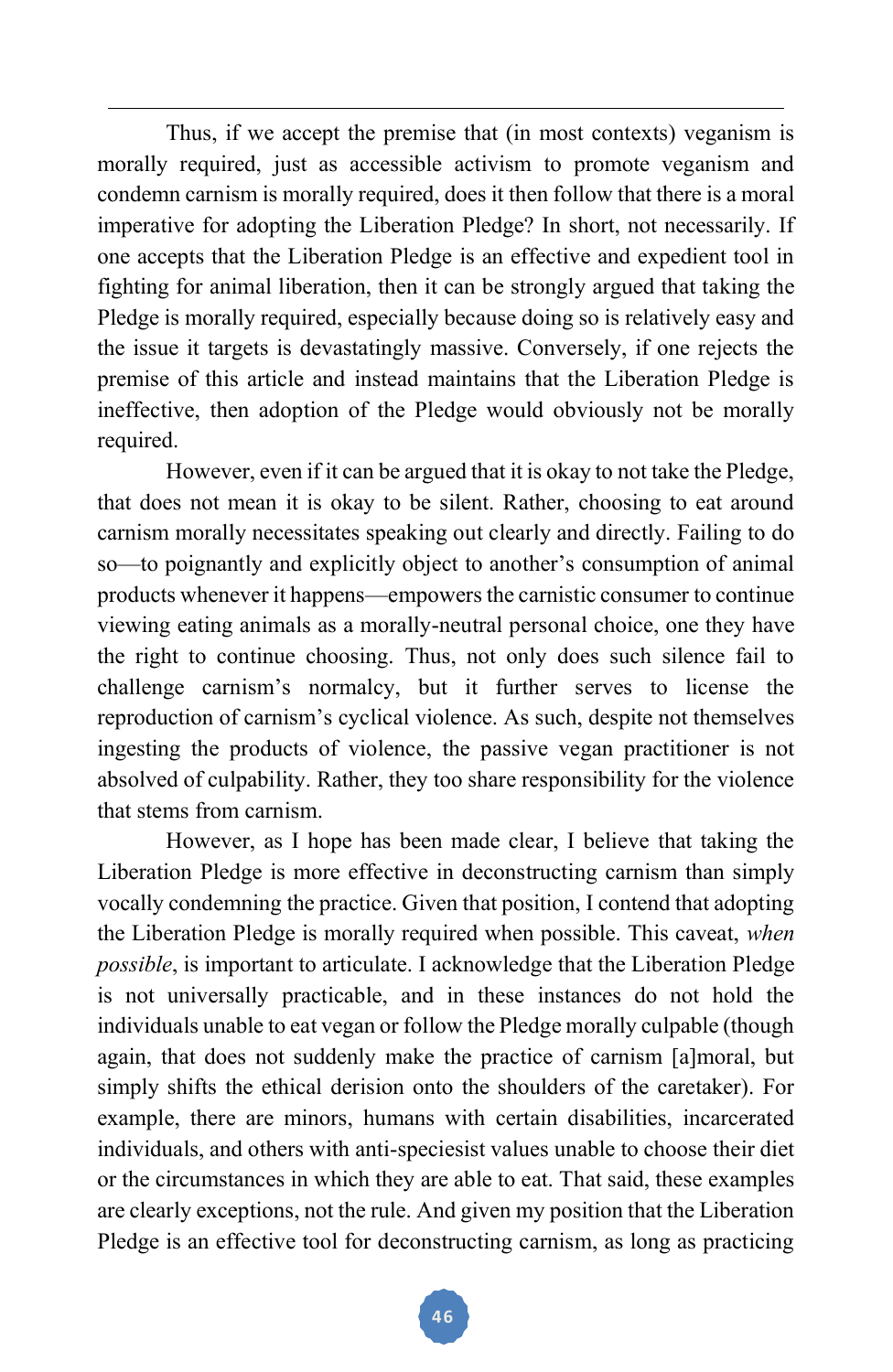the Liberation Pledge is possible and does not require sacrificing something of comparable moral significance, I do view its practice as morally required.

On the contrary, many may argue that the Liberation Pledge is itself too passive. That accepting the moral urgency of animal liberation alongside Singer's rationale that favors active resistance should compel us to take much bolder and more direct actions. I emphatically agree. However, a valid critique of insufficiency does not detract from the Pledge's necessity. I strongly support activists taking further action beyond the Liberation Pledge, and simply hold that it is one tool amongst many that should be employed by liberationists.

What we eat is deeply political, and it is time for activists to live out the consequences of this reality by refusing to condone the consumptive violence of others. It is my hope that in reading this you leave convinced to uptake the Pledge yourself, and if not, that the seeds for such action have been planted and await germination. In accordance with that desire, I end with a reference to Martin Luther King Jr.'s (1967a) shared sentiment: "In the end, we will remember not the words of our enemies, but the silence of our friends."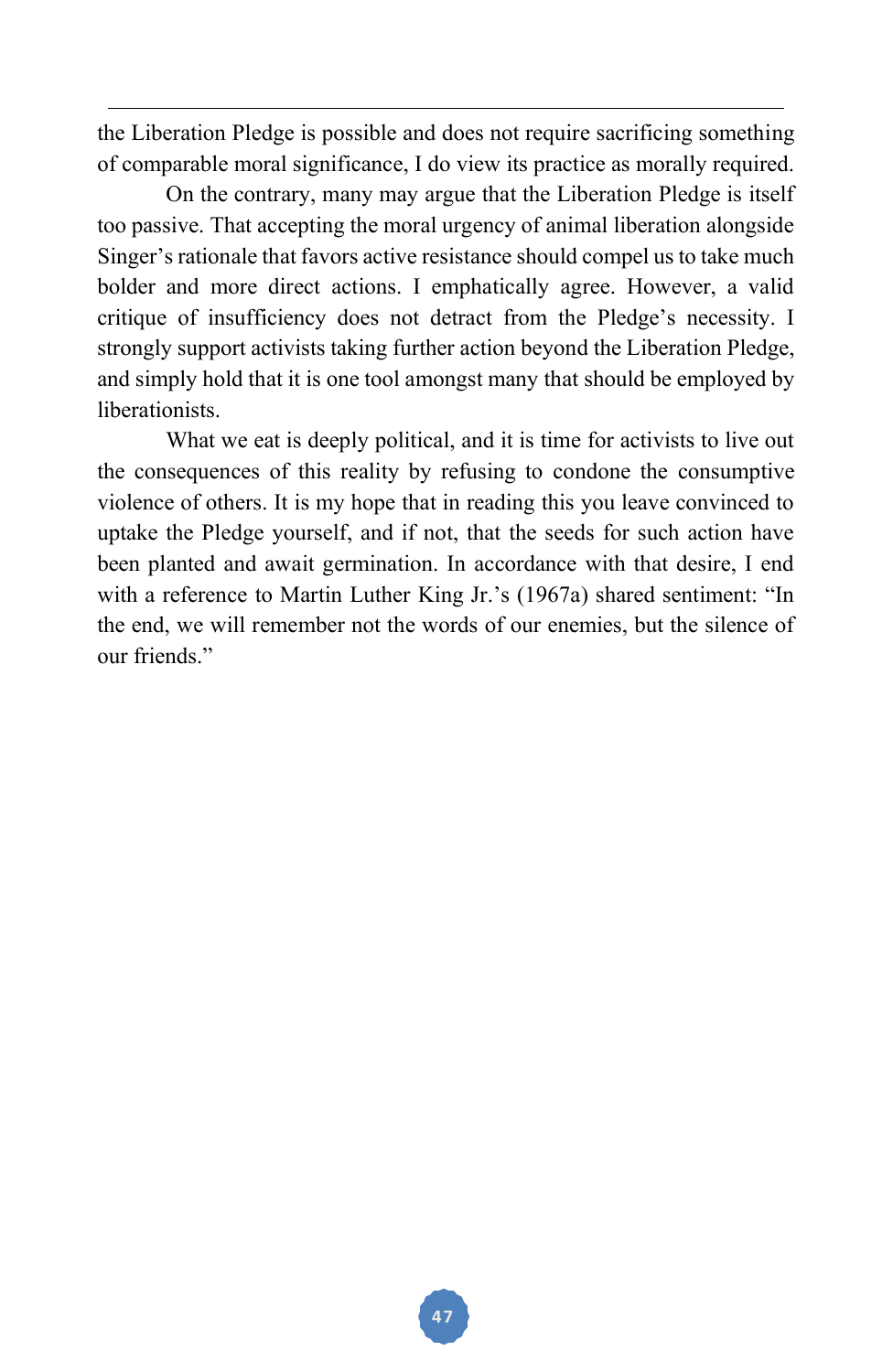#### **References**

- Adams, C. J. (2015). *The sexual politics of meat: A feminist-vegetarian critical theory*. Bloomsbury Publishing Inc.
- Anderson, J., & Tyler, L. (2018). *Attitudes toward farmed animals in the BRIC countries*. Faunalytics.
- Appiah, K. A. (2010). *The honor code: How moral revolutions happen*. W.W. Norton.

Arnaquq-Baril, A. (2016). *Angry Inuk* [Film].

Aspey, J. (2017, June 12). *Eat at tables where animals are served? (W/ Wayne Hsuing, DxE)* [Video]. YouTube. https://www.youtube.com/watch?v=57DX5UelIWU&feature=youtu .be&fbclid=IwAR0tv6tdlNgXrP\_YeTKQ\_v2S7m9HU7BHNgo8CERIoSi6ccPk9mqWsRfmxQ

- Bartky, S. L. (1975). Toward a phenomenology of feminist consciousness. *Social Theory and Practice*, *3*(4), 425–439.
- Benningstad, N. C. G., & Kunst, J. R. (2020). Dissociating meat from its animal origins: A systematic literature review. *Appetite*, *147*, 104554.
- Best, S., Nocella, A. J., Kahn, R., Gigliotti, C., & Kemmerer, L. (2007). Introducing critical animal studies. *Journal for Critical Animal Studies*, *5*(1), 5–6.
- Brown, M. F. (2008). Cultural relativism 2.0. *Current Anthropology*, *49*(3), 363–383.
- Chambers, R. (1996). The unexamined. *Minnesota Review*, *47*, 141–156.
- Chenoweth, E., & Stephan, M. J. (2013). *Why civil resistance works: The strategic logic of nonviolent conflict*. Columbia University Press.
- Chiles, R. M., & Fitzgerald, A. J. (2018). Why is meat so important in Western history and culture? A genealogical critique of biophysical and political-economic explanations. *Agriculture and Human Values*, *35*(1), 1–17.
- Corredor, J. M. (1957). *Conversations with Casals*. Dutton.
- Curtin, D. (1991). Toward an ecological ethic of care. *Hypatia*, *6*(1), 60–74.
- Davis, A., & Lee Boggs, G. (2012, March 2). *On revolution: A conversation between Grace Lee Boggs and Angela Davis*. https://www.radioproject.org/2012/02/grace-lee-boggs-berkeley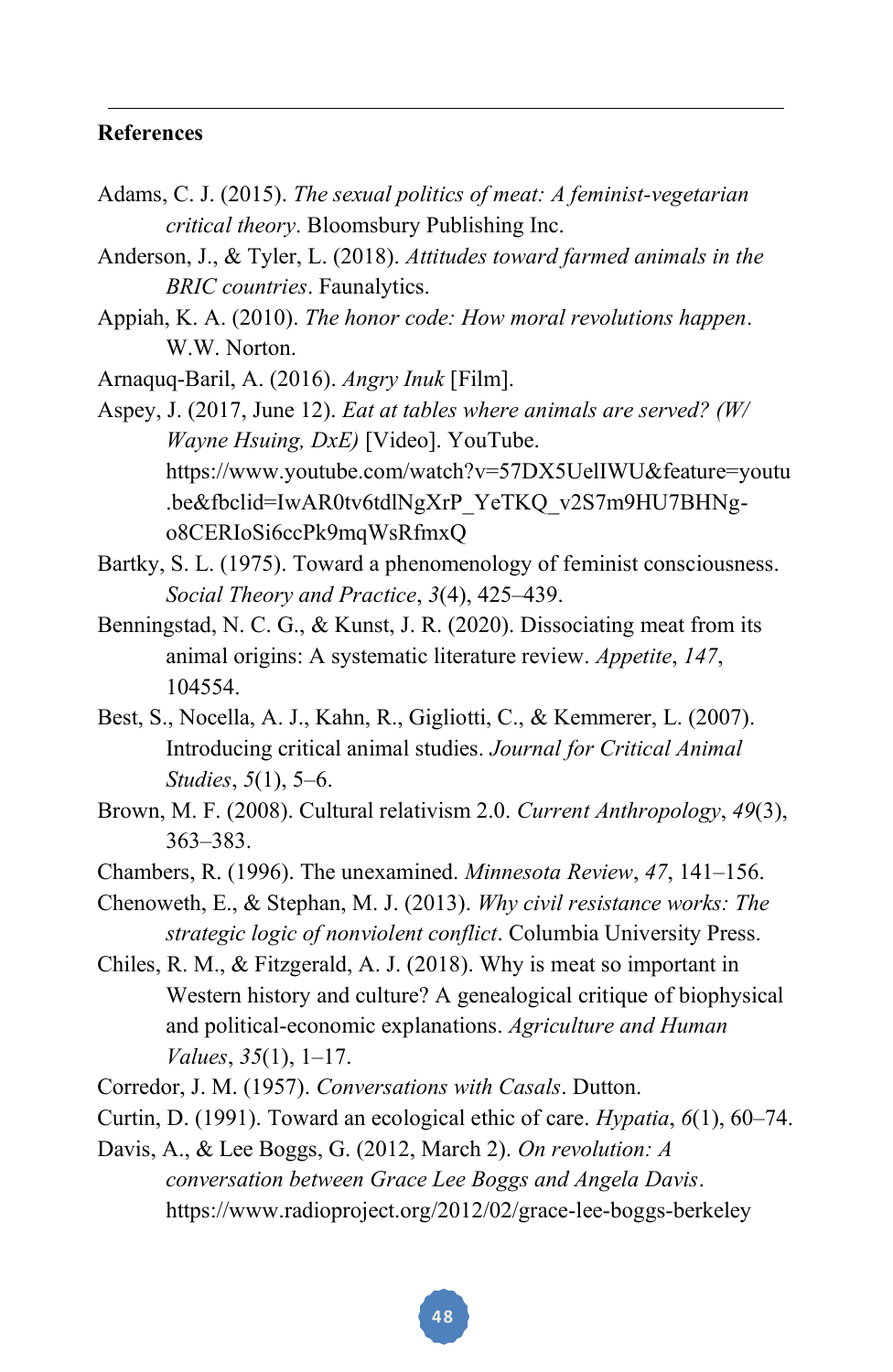- Francione, G. L., & Charlton, A. (2015). *Animal rights: The abolitionist approach*. Exempla Press.
- Gaard, G. (2001). Tools for a cross-cultural feminist ethics: Exploring ethical contexts and contents in the Makah whale hunt. *Hypatia*, *16*(1), 1–26.

Giehl, D. (1979). *Vegetarianism: A way of life*. Harper & Row.

- Greenebaum, J. (2018). Vegans of color: Managing visible and invisible stigmas. *Food, Culture & Society*, *21*(5), 680–697.
- Gruen, L. (2001). Conflicting values in a conflicted world: Ecofeminism and multicultural environmental ethics. *Women & Environments International Magazine*, 16–19.
- Gruen, L. (2011). *Ethics and animals: An introduction*. Cambridge University Press.
- Gruen, L., & Jones, R. C. (2015). Veganism as an aspiration. In B. Bramble & B. Fischer (Eds.), *The moral complexities of eating meat* (pp. 153-171). Oxford University Press.
- Hsiung, W. (2009). *Boycott veganism*. http://www.images.pythagoreancrank.com/boycott\_veganism.pdf
- Hsiung, W. (2017, December 6). How animal lovers are transforming Thanksgiving. *Huffpost*.

https://www.huffpost.com/entry/post\_10470\_b\_8480886

- Jarvie, I. C. (1993). Relativism yet again. *Philosophy of the Social Sciences*, *23*, 537–547.
- Joy, M. (2011). *Why we love dogs, eat pigs and wear cows: An introduction to carnism; the belief system that enables us to eat some animals and not others*. Conari Press.
- Kagan, S. (2011). Do I make a difference?: Do I make a difference? *Philosophy & Public Affairs*, *39*(2), 105–141.
- Kaneda, T., & Haub, C. (2020). *How many people have ever lived on Earth?* Population Reference Bureau.

https://www.prb.org/howmanypeoplehaveeverlivedonearth/

- Kim, C. J. (2015). *Dangerous crossings: Race, species, and nature in a multicultural age*. Cambridge University Press.
- King Jr., M. L. (1963, April 16). *Letter from a Birmingham jail*. https://www.africa.upenn.edu/Articles\_Gen/Letter\_Birmingham.htm l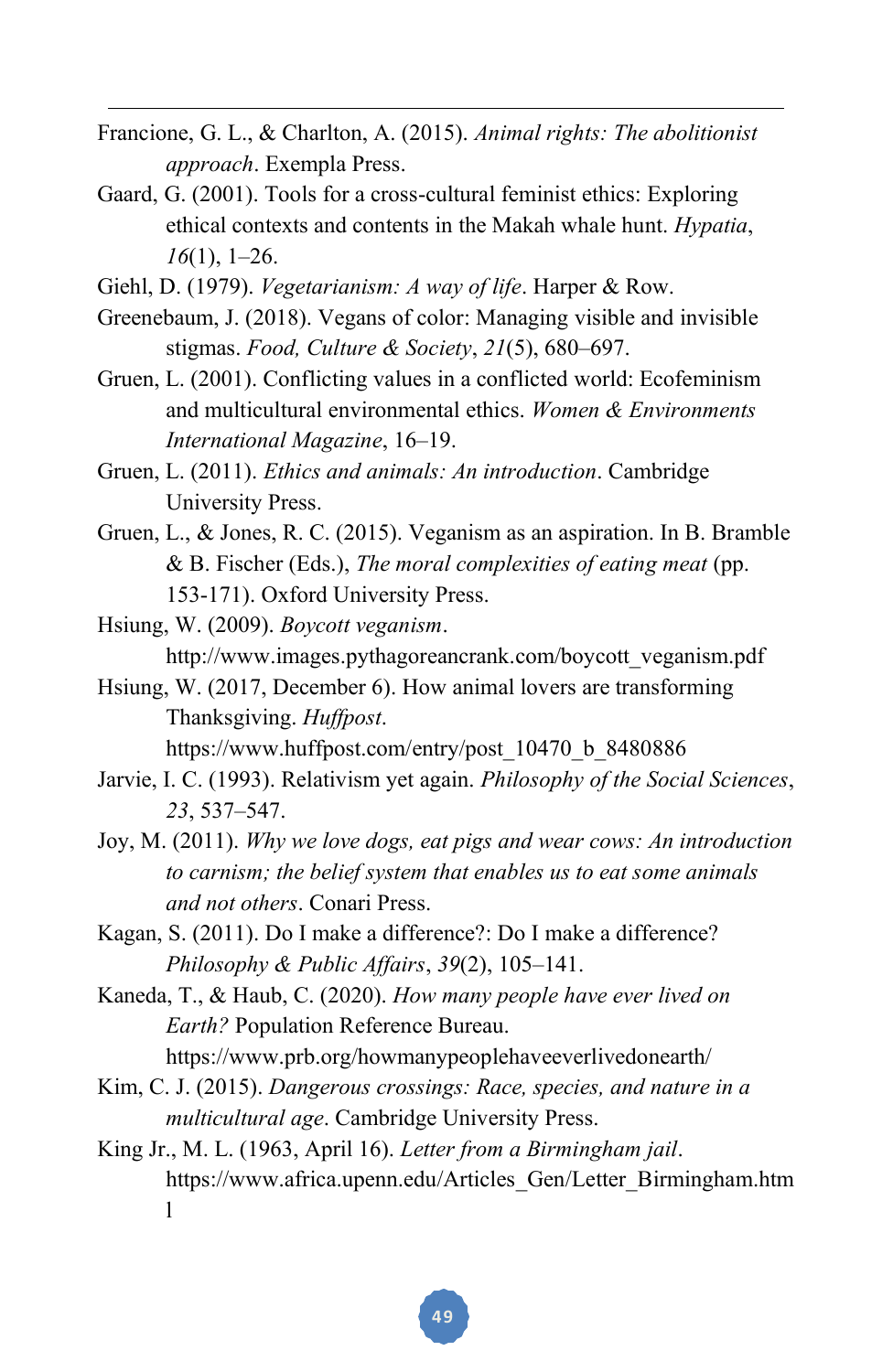- King Jr., M. L. (1967a, November). *The trumpet of conscience*. Steeler Lecture.
- King Jr., M. L. (1967b, April 15). *April 15 mobilization to end the war in Vietnam*. https://www.crmvet.org/docs/mlkviet2.htm
- Kymlicka, W., & Donaldson, S. (2014). Animal rights, multiculturalism, and the left. *Journal of Social Philosophy*, *45*(1), 116–135.
- Marder, M. (2013). Is it ethical to eat plants? *Parallax*, *19*(1), 29–37.
- Midgley, M. (1998). *Animals and why they matter*. University of Georgia Press.
- Muller, M. A., & Brown, A. (2010, September 9). The Plowshares Eight: Thirty years on. *Waging Nonviolence*. https://wagingnonviolence.org/2010/09/the-plowshares-8-thirtyyears-on/
- Pilkington, E. (2018, July 31). A siege. A bomb. 48 dogs. And the black commune that would not surrender. *The Guardian*. https://www.theguardian.com/world/2018/jul/31/a-siege-a-bomb-48-dogs-and-the-black-commune-that-would-not-surrender
- Plumwood, V. (2000). Integrating ethical frameworks for animals, humans, and nature: A critical feminist eco-socialist analysis. *Ethics and the Environment*, *5*(2), 285–322.
- Reese, J. (2017). *Survey of US attitudes towards animal farming and animal-free food October 2017*. Sentience Institute. https://www.sentienceinstitute.org/animal-farming-attitudes-survey-2017
- Regan, T. (1975). The moral basis of vegetarianism. *Canadian Journal of Philosophy*, *5*(2), 181–214.
- Robinson, M. (2013). Veganism and Mi'kmaq legends. *The Canadian Journal of Natural Studies*, *33*, 184–196.
- Robinson, M. (2016). Is the moose still my brother if we don't eat him? In J. Castricano & R. R. Simonsen (Eds.), *Critical perspectives on veganism* (pp. 261–284). Springer International Publishing.
- Schlottmann, C., & Sebo, J. (2019). *Food, animals, and the environment: An ethical approach*. Routledge.
- Singer, P. (1972). Famine, affluence, and morality. *Philosophy and Public Affairs*, 1(3), 229-243.
- Singer, P. (2015). *The most good you can do: How effective altruism is changing ideas about living ethically*. Yale University Press.